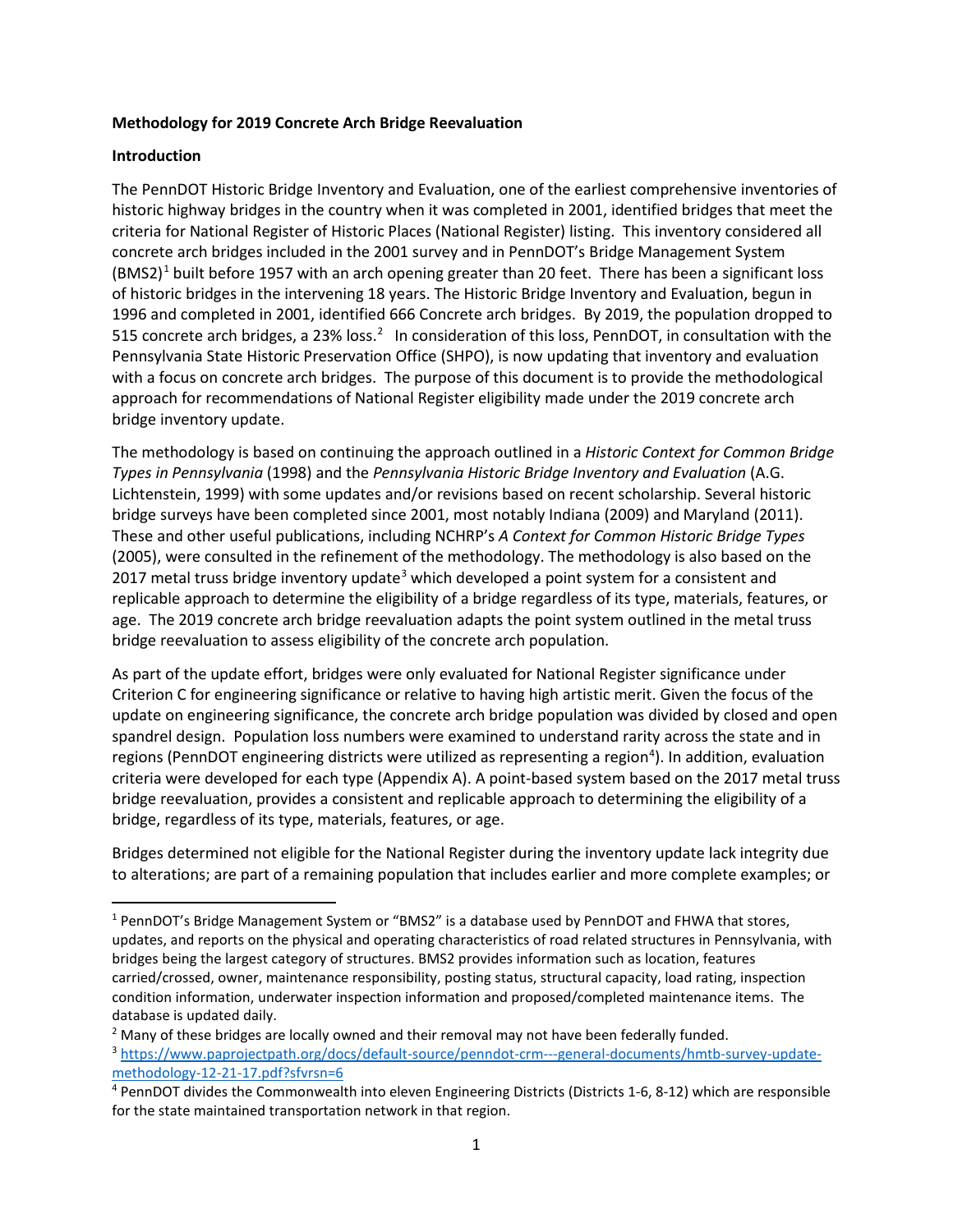are late examples of designs which do not possess engineering significance in Pennsylvania. Of the 515 remaining concrete arch bridges, 419 bridges are recommended not individually eligible after the bridge inventory update.

Concrete arch bridges recommended to be National Register eligible during this 2019 inventory update include: 70 closed spandrel concrete and 26 open spandrel concrete arch bridges. A total of 40 arch bridges were elevated as National Register eligible and they include: 34 closed spandrel concrete arch bridges and 6 open spandrel concrete arch bridges.

One hundred nine (109) concrete arch bridges were identified as eligible or listed in the National Register during either the 2001 statewide inventory. The 2019 reevaluation found that only 90 of these bridges remained (a 17% loss in the eligible/listed population). The 2019 reevaluation identified 40 bridges to be potentially elevated to the National Register, bringing the number of eligible and listed bridges to a total of 96. This number reflects the removal of 35 previously eligible bridges that are recommended not eligible as they did not receive sufficient points to remain eligible by the 2019 reevaluation.

The eligibility recommendations for the 40 additional bridges identified through this 2019 update as meeting National Register criteria will be sent to the PennDOT engineering districts, and the FHWA, for input prior to being finalized. It is possible that the final list will be different from the recommendations included in this document.

## **Research**

In preparation for this inventory update, background research included an examination of the following sources and consultation with the following people:

- PennDOT's *Historic Context for Common Bridge Types in Pennsylvania* (1998)
- PennDOT's *Pennsylvania Historic Bridge Inventory and Evaluation* (1999)
- NCHRP's *A Context for Common Historic Bridge Types* (2005)
- Indiana *Historic Bridge Inventory: Volume* I: National Register Eligibility Results (2009)
- *Historic Highway Bridges in Maryland: 1631-1960, Historic Context Report* (1995)
- A Survey of Masonry and Concrete Arch Bridges in Virginia (2000)
- Ohio *2006 Arch Bridge Assessment Report of Concrete Open Spandrel Arch Bridges, Concrete Filled Spandrel Arch Bridges with Three or More Spans, and Stone Spandrel Arch Bridges with Three or more spans* (2006)
- PennDOT standard bridge plans
- Gerry Kunzio and Mary McCahan, historians who worked on the 2001 Pennsylvania historic bridge inventory
- Mike Cuddy, Historic Bridge Engineer, Transystems
- Brandon Newpher, Bridge Engineer, McCormick Taylor
- PennDOT Historic Bridge Survey database (2001)
- PennDOT Bridge Management System (BMS2)
- PA SHPO files related to bridges, including survey records, Historic American Engineering Record forms, nominations for National Register listing, and determinations of eligibility
- Historic Bridges website [www.historicbridges.org](http://www.historicbridges.org/)
- Bridge Hunters website [www.bridgehunter.com](http://www.bridgehunter.com/)
- Bridges & Tunnels of Allegheny County and Pittsburgh, PA website [www.pghbridges.com](http://www.pghbridges.com/)
- Bridge Mapper [www.bridgemapper.com](http://www.bridgemapper.com/)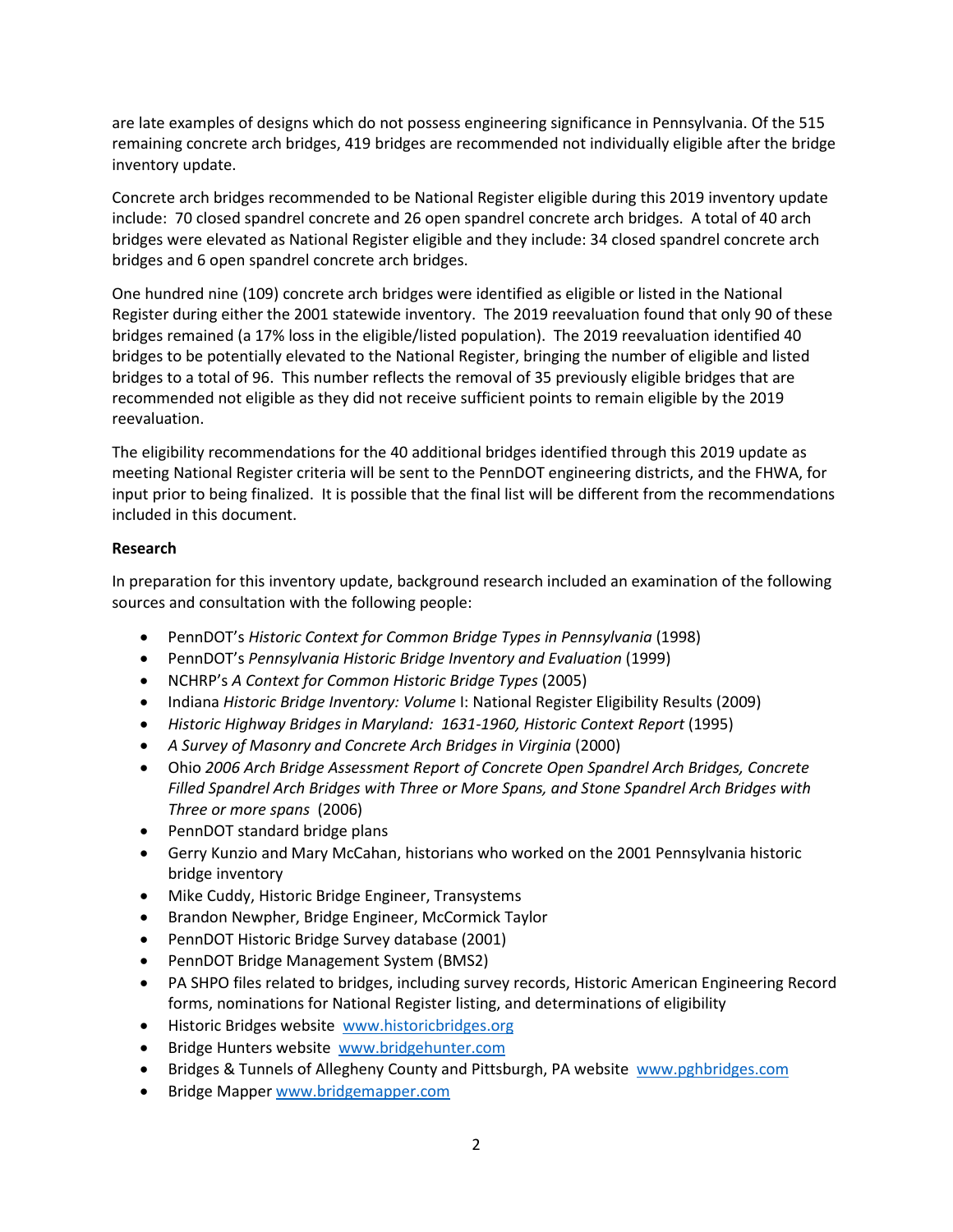• Google Maps/Google Earth

A list of all concrete arch bridges from the 2001 Statewide Historic Bridge Inventory was compiled and an effort was undertaken by PennDOT interns and SHPO staff to reconcile the data. The data reconciliation effort consisted of:

- Identifying extant and demolished bridges
- Verifying Bridge Key numbers<sup>[5](#page-2-0)</sup> and Bridge Management System (BMS) identification numbers<sup>[6](#page-2-1)</sup>
- Linking bridges with current photo documentation from online resources such as: HistoricBridges.org, bridgehunter.com, pghbridges.com, bridgemapper.com, BMS2 inspection photos, and/or Google Maps or Earth

The *Historic Context for Common Bridge Types in Pennsylvania* (1998) provides the framework to understand the significant broad patterns of roadway transportation development and bridge design and construction in Pennsylvania. The understanding of relevant themes that emerged from the context study shaped the methodology for evaluating the National Register significance of bridges as part of this update for metal truss bridges. The *Pennsylvania Historic Bridge Inventory and Evaluation* (1999) and National Register eligibility evaluation justifications from the accompanying database were consulted in the development of the methodology for the 2019 concrete arch bridge inventory and evaluation update.

Information sources on bridge alterations consulted in assessing the integrity of these bridges included: the 2001 Statewide Historic Bridge Inventory and Evaluation, recent photographs available on relevant bridge websites (e.g.historicbridges.org, bridgehunter.com, pghbridges.com, Google maps), and PennDOT's bridge inspection files and photographs.<sup>[7](#page-2-2)</sup>

#### **Approach**

The 2019 revaluation of concrete arch bridges is based on the 2017 reevaluation of National Register eligibility for metal truss bridges and was carried out by a committee that included staff from both PennDOT and the Pennsylvania SHPO<sup>[8](#page-2-3)</sup>. In meetings, bridges were individually examined within their relevant context (by design, as well as within the regional and statewide populations) using established National Register registration requirements. Questions requiring further research were tabled for review and revisited in subsequent committee meetings.

An examination of the (2001) Statewide Historic Bridge Inventory revealed inconsistencies in National Register eligibility evaluations and an inconsistent level of detail regarding character defining features. For example, the inventory provided more detailed information for early bridges, calling out design features or characteristics (e.g. unique parapet or the work of a prominent builder). Other bridges with the same characteristics would be described as "common technology" or "not among the earliest" with little descriptive information beyond "no innovative and distinctive features." The inconsistencies and

<span id="page-2-0"></span><sup>&</sup>lt;sup>5</sup> Bridge Key or BK numbers refer to the bridge structure itself and are a second structure reference number established by PennDOT for the Bridge Management System 2 (BMS2) database to provide each bridge structure with a unique identification number that will not change for the life of the bridge.

<span id="page-2-1"></span> $6$  Bridge Management System (BMS) identification numbers or BMS numbers are a 14-digit structure identification number assigned to each bridge location and may be subject to change.

<span id="page-2-2"></span> $<sup>7</sup>$  In a few cases, site visits were made by PennDOT staff to collect updated information on integrity</sup>

<span id="page-2-3"></span><sup>8</sup> PennDOT staff included Kara Russell and Kris Thompson. SHPO staff included Barbara Frederick, Tyra Guyton, and Elizabeth Rairigh.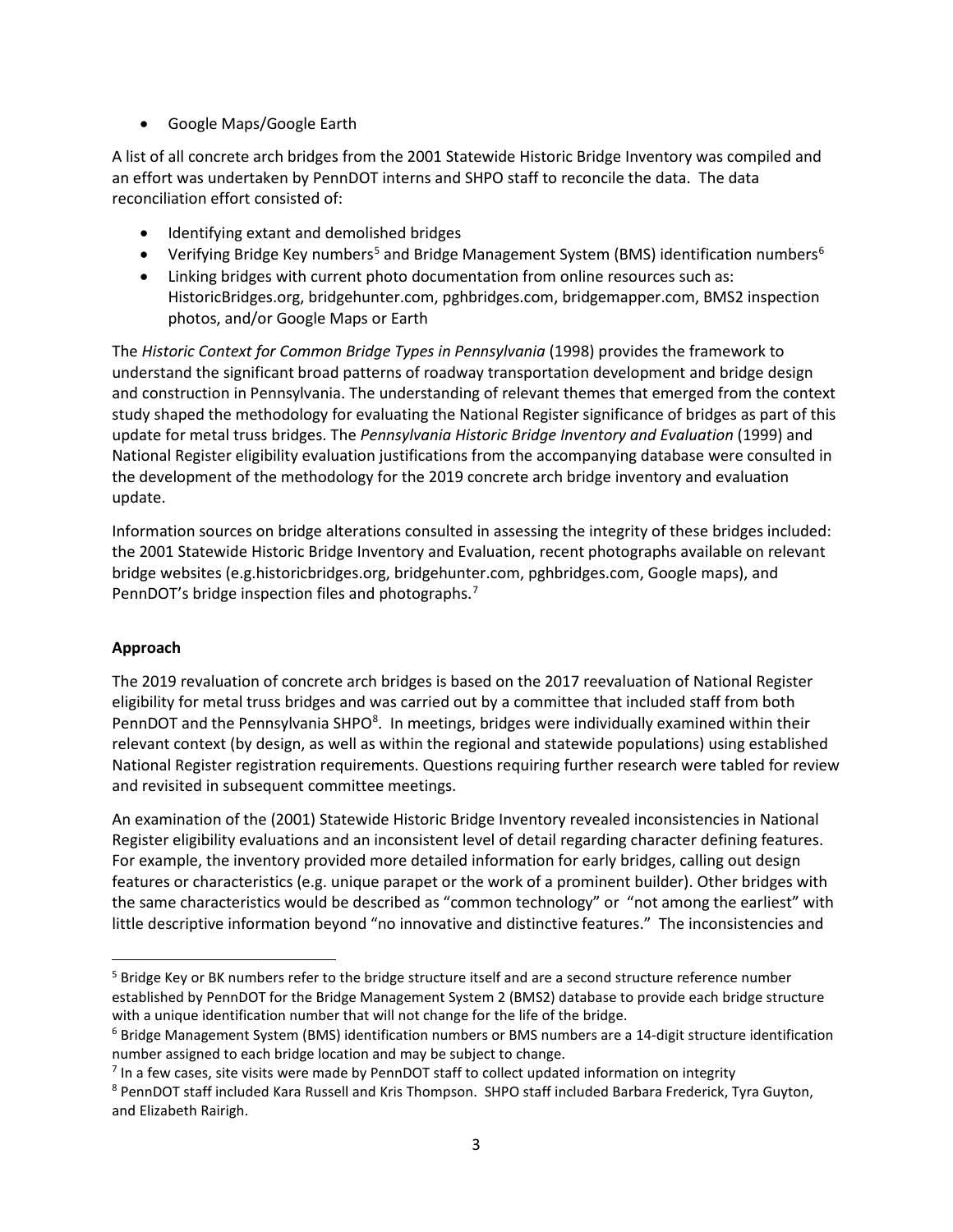lack of consistent information on character defining features of previously evaluated bridges made it difficult to formulate a consistent approach for the revaluation effort.

For some bridge designs the previous approach to evaluation was determined to be no longer viable. For example, in the 2001 inventory those bridges with minor alterations were determined not eligible because "earlier and longer examples of the same design are common throughout the state"; only the most complete examples were considered significant. For some designs, only a few early or complete examples remain in 2019. In addition, the previous inventory did not reevaluate National Register eligibility of preexisting determinations of eligibility (DOEs). This included state owned bridges listed in the National Register in 1988 following the 1983-1986 inventory. These earlier determinations often neglected to include any information on engineering significance or notable features.

After developing an understanding of the shortcomings of the 2001 inventory and reviewing more recent inventories from other states, the team revaluating the metal truss bridge population decided on a points-based system to produce a more consistent application of the National Register Criteria for Evaluation. The point system awards points to all bridges with distinctive characteristics, special features, or innovations, as well as early and rare bridges and subtracts points for loss of distinctive characteristics and features. The system is similar to that used in the evaluation of the state of Indiana's historic bridge population (2009). The point system provides a consistent and replicable approach to determining the eligibility of a bridge, regardless of its type design, materials, features, or age and was meant to be applied to other bridge designs.

Like the metal truss bridge reevaluation, the revaluation of National Register eligibility for concrete arch bridges recorded in PennDOT's BMS2 was carried out by a committee that included staff of the agencies of PennDOT (Kara Russell and Kris Thompson) and the Pennsylvania SHPO (Barbara Frederick, Tyra Guyton, and Elizabeth Rairigh). The point system was applied to all concrete arch bridges in BMS built before 1957. Previously determined eligible and listed bridges helped guide which distinctive characteristics, special features and important innovations were awarded points. Concrete arch bridges that were previously not evaluated for individual significance due to their status as contributing to a historic district were evaluated for individual significance under Criterion C.

The concrete arch bridge reevaluation is based on the application of National Register Criterion C. Although these bridges may be eligible for the National Register under any of the National Register criteria, only Criterion C was considered for this reevaluation. Assessment of significance under National Register Criterion A was not undertaken but notes were made when a need for evaluation of potential historic significance under Criterion A was identified. It was not practical or feasible to evaluate bridges for associative value under Criterion A or B as part of this effort. Criterion A assessments, including contributing status to historic districts, will be ongoing, and generally undertaken on a case-bycase basis during future Section 106 project reviews. In most cases, bridges will not be individually eligible under Criterion A but may be contributing components of historic districts or historic sites.

Like any resource evaluation, the significance of a historic bridge is best judged and explained when the bridge is evaluated within its historic context, in this case the context emphasizes engineering significance as manifested in particular types and designs. Consideration was also given to the work of important bridge builders. An understanding of the historic context for bridges in Pennsylvania informed the development of the point system used to evaluate each bridge type. The point-based system includes three steps:

- 1) Establish significance
- 2) Assess integrity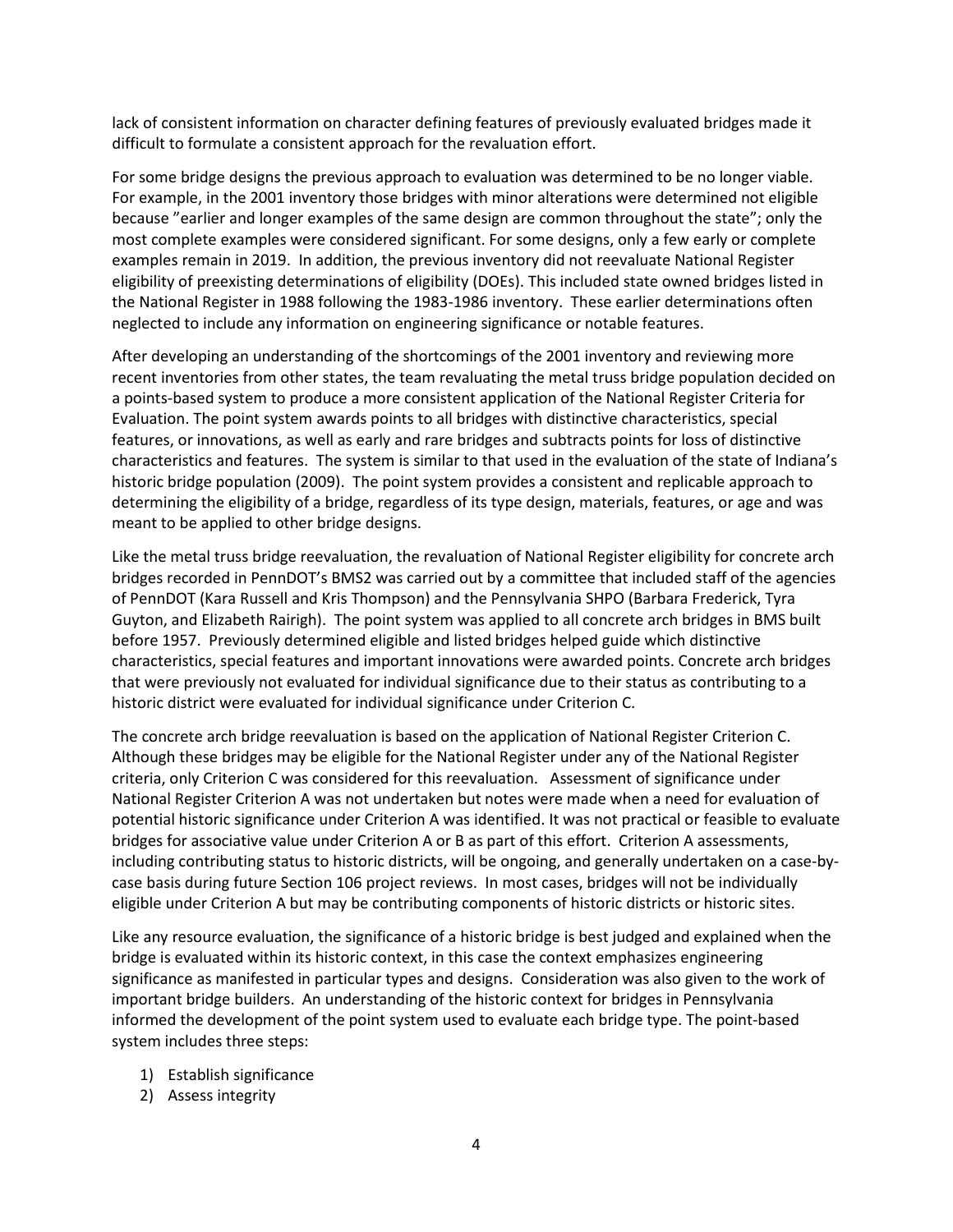3) Determine eligibility

More detail on the points-based system is provided below and in Appendix A

## **Recent Loss of the Concrete Arch Bridge Population**

The reassessment of National Register eligibility considers the loss of concrete arch bridges both regionally and statewide since the conclusion of the statewide inventory in 2001. In the previous inventory, 680 concrete arch bridges were identified. This included 13 bridges with a waterway opening less than 20 feet that are not included in the 2019 reevaluation, one bridge built in 1996, and one bridge that was duplicated in the 2001 inventory and found to have two bridge key numbers. These 15 bridges were removed from the 2001 population numbers to account for their absences in the 2019 population. The reevaluation also identified one additional bridge that was not included in the 2001 survey. This bridge was added to the 2001 population numbers to account for its inclusion in the 2019 population, bringing the total population of concrete arch bridges to 666. The 2019 reevaluation found that only 515 concrete arch bridges remained as of April 2019, a population loss of 23%. Table 1 summarizes the loss of historic concrete arch bridges by bridge type. A greater number of closed spandrel arch bridges were constructed than open spandrel. The closed spandrel arch bridge population decreased from 603 bridges in 2001 to 471 in 2019, for a 22% loss in the population over the last 18 years. Open spandrel concrete arch population fell from 63 bridges in 2001 to 44 bridges in 2019, a population loss of 30%.

|                                                                                                                                                                                                                                                                                                                                                                                                             |           | <b>Extant</b>     |            |      |  |  |
|-------------------------------------------------------------------------------------------------------------------------------------------------------------------------------------------------------------------------------------------------------------------------------------------------------------------------------------------------------------------------------------------------------------|-----------|-------------------|------------|------|--|--|
| <b>Type</b>                                                                                                                                                                                                                                                                                                                                                                                                 | Date      | 2001              | 2019       | ℅    |  |  |
|                                                                                                                                                                                                                                                                                                                                                                                                             | Range     | <b>Population</b> | Population | Loss |  |  |
| <b>Closed Spandrel</b>                                                                                                                                                                                                                                                                                                                                                                                      | 1900-1954 | 603*              | 471        | 22   |  |  |
| Open Spandrel                                                                                                                                                                                                                                                                                                                                                                                               | 1905-1955 | 63                | 44         | 30   |  |  |
| 23<br><b>Total of All Bridges</b><br>666*<br>515                                                                                                                                                                                                                                                                                                                                                            |           |                   |            |      |  |  |
| *These numbers includes two bridge missed in the 2001 survey (BK#26631, 20883), and excludes 13<br>bridges included in the 2001 survey with an arch opening less than 20ft.(BK#20652, 7360, 14836, 21256,<br>29789, 13811, 13575, 35, 11034, 19319, 3578, 1604, and 1603), a bridge built in 1996 (BK#33797), and a<br>bridge that was duplicated in the 2001 survey (BK#30072 is a duplicate of BK#29877). |           |                   |            |      |  |  |

Table 1. Summary of Concrete Arch Bridge Population Loss between 2001 and 2019 by Type

#### **Recent Loss of the National Register Eligible Concrete Arch Bridge Population**

The statewide historic bridge inventory update identified 666 concrete arch bridges. Prior to the 2019 reevaluation, 109 of those 666 bridges were considered eligible for, or listed in, the National Register of Historic Places. This included bridges that were determined eligible after 2001 as part of the Section 106 review process. [9](#page-4-0)

National Register eligible or listed concrete arch bridges remain extant in higher percentages than the overall population of concrete arch bridges with 17% loss. Table 4 summarizes the loss of National Register eligible concrete arch bridges by type. Eleven of the concrete closed spandrel eligible or listed bridges have been lost since 2001 for a 14% decrease in the population (from 80 to 69). A greater

<span id="page-4-0"></span><sup>9</sup> Bridges determined to be contributing components of a National Register eligible historic district but not individually eligible are not included in this number.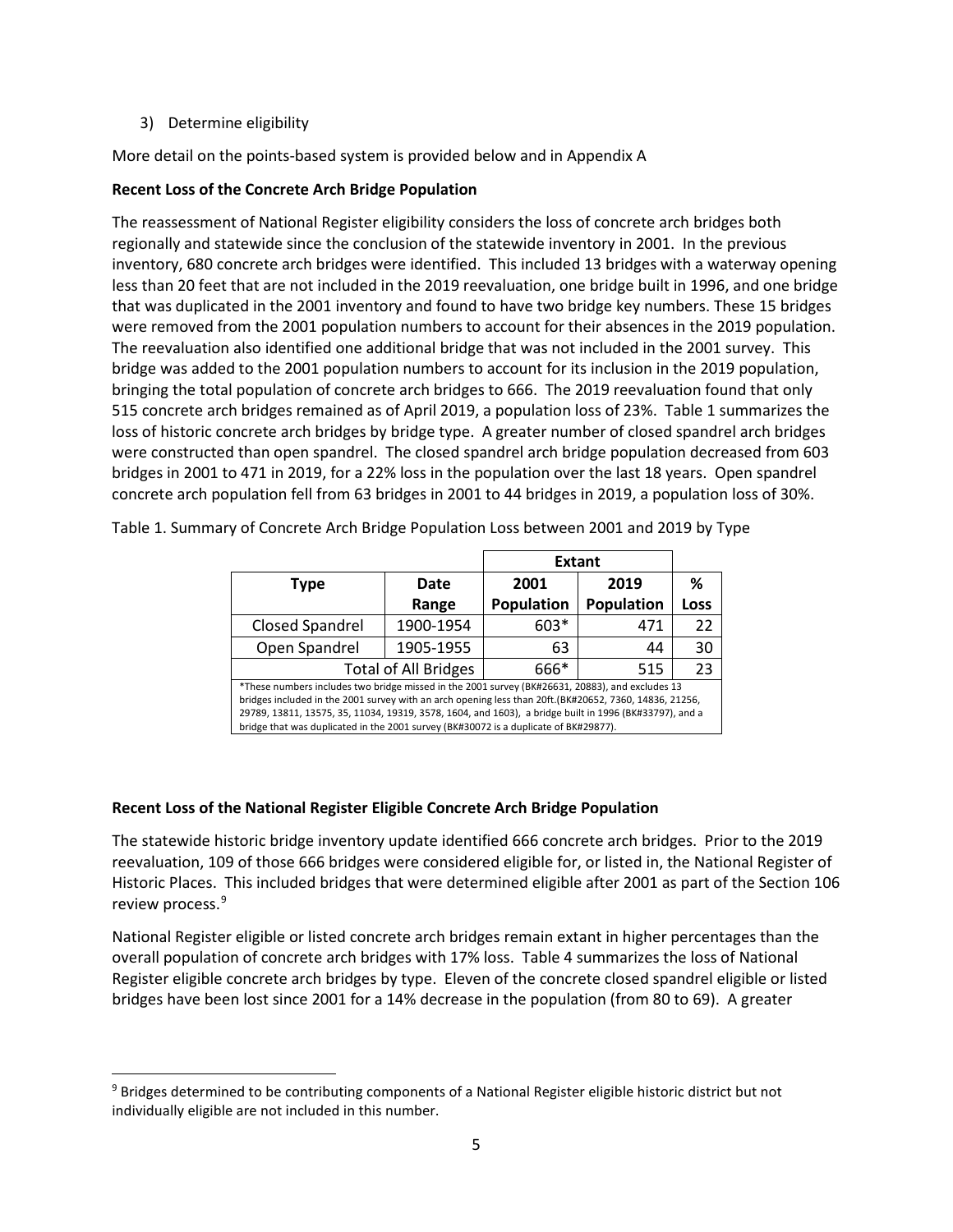percentage of the open spandrels were lost with 28% of the total eligible or listed population gone (from 29 to 21).

Some general assumptions can be made from the pattern of concrete arch bridge loss. Bridges that are at the greatest risk for demolition are older and narrower bridges. Bridges that are retained and rehabilitated as part of the transportation system are generally younger and wider bridges. It was also noted that more loss has occurred with longer closed spandrels bridges and shorter open spandrels bridges.

|                                                                                |                                                              | <b>NR Eligible Bridges</b> |            |      |  |
|--------------------------------------------------------------------------------|--------------------------------------------------------------|----------------------------|------------|------|--|
| <b>Type</b>                                                                    | Date Range                                                   | <b>Prior to</b><br>2019    |            | %    |  |
|                                                                                |                                                              | Reevaluation*              | Population | Loss |  |
| Closed Spandrel<br>1869-1940                                                   |                                                              | 80                         | 70         | 14   |  |
| Open Spandrel                                                                  | 1871-1949                                                    | 29                         | 20         | 28   |  |
|                                                                                | <b>Total of All Bridges</b>                                  | 109                        | 90         | 17   |  |
| *This number includes bridges determined individually eligible by the previous |                                                              |                            |            |      |  |
|                                                                                | bridge inventory and through the Section 106 review process. |                            |            |      |  |

Table 4: Summary of National Register Eligible Concrete Arch Bridge Loss by 2019

#### **Regional Population of Concrete Arch Bridges**

The population of concrete arch bridges was analyzed at the regional level to determine which regions had experienced the greatest loss since the previous bridge inventory, the earliest remaining bridges in a region, and regional distribution of bridge types. Each of the 11 PennDOT engineering districts was considered a region for the purposes of this evaluation. The largest concentration of concrete arch bridges is found in district regions 5, 6, 8 and 11. The district region 6 has lost the least number of concrete arch bridges with a 6% loss (from 125 to 117 bridges).

While closed spandrels were found in every district region in Pennsylvania, fewer bridges are found in the northern part of the state in district regions 1, 2, 3, 4, and 10. The district regions 3 and 10 have experienced the greatest loss in the closed spandrel arch bridge population at 46% (from 24 to 13 bridges and 39 to 21 bridges) with district regions 4, 5, and 6 experiencing the least loss with a 0%, 6%, and 8% loss, respectively (from 16 to 16, from 78 to 72, from 113 to 108).

Open spandrel concrete arch bridges are localized in district 4, 5, 6, and 11 with only 4 open spandrel bridges remaining between districts 3, 8, and 9. Open spandrels have been completely lost in districts 1, 2, and 12 while none were identified in District 10 in the 2001 statewide inventory. District region 11 experienced the least number of open spandrel concrete arch bridge loss with a population decrease of 14% (from 14 to 12).

|                        |    |    |    |    |    | <b>PennDOT District</b> |    |    |    |    |    |       |
|------------------------|----|----|----|----|----|-------------------------|----|----|----|----|----|-------|
| <b>Closed Spandrel</b> |    |    | З  |    |    | b                       | 8  |    | 10 | 11 | 12 | Total |
| 2001 Population        | 17 | 32 | 24 | 16 | 78 | 113                     | 79 | 61 | 39 | 80 | 64 | 603   |
| 2019 Population        | 12 | 23 | 13 | 16 | 72 | 108                     | 58 | 43 | 21 | 60 | 45 | 471   |
| % Loss                 | 29 | 28 | 46 | 0  | 8  | 4                       | 27 | 30 | 46 | 25 | 30 | 22    |

Table 5. Closed Spandrel Concrete Arch District Population of Bridges, 2001 and 2019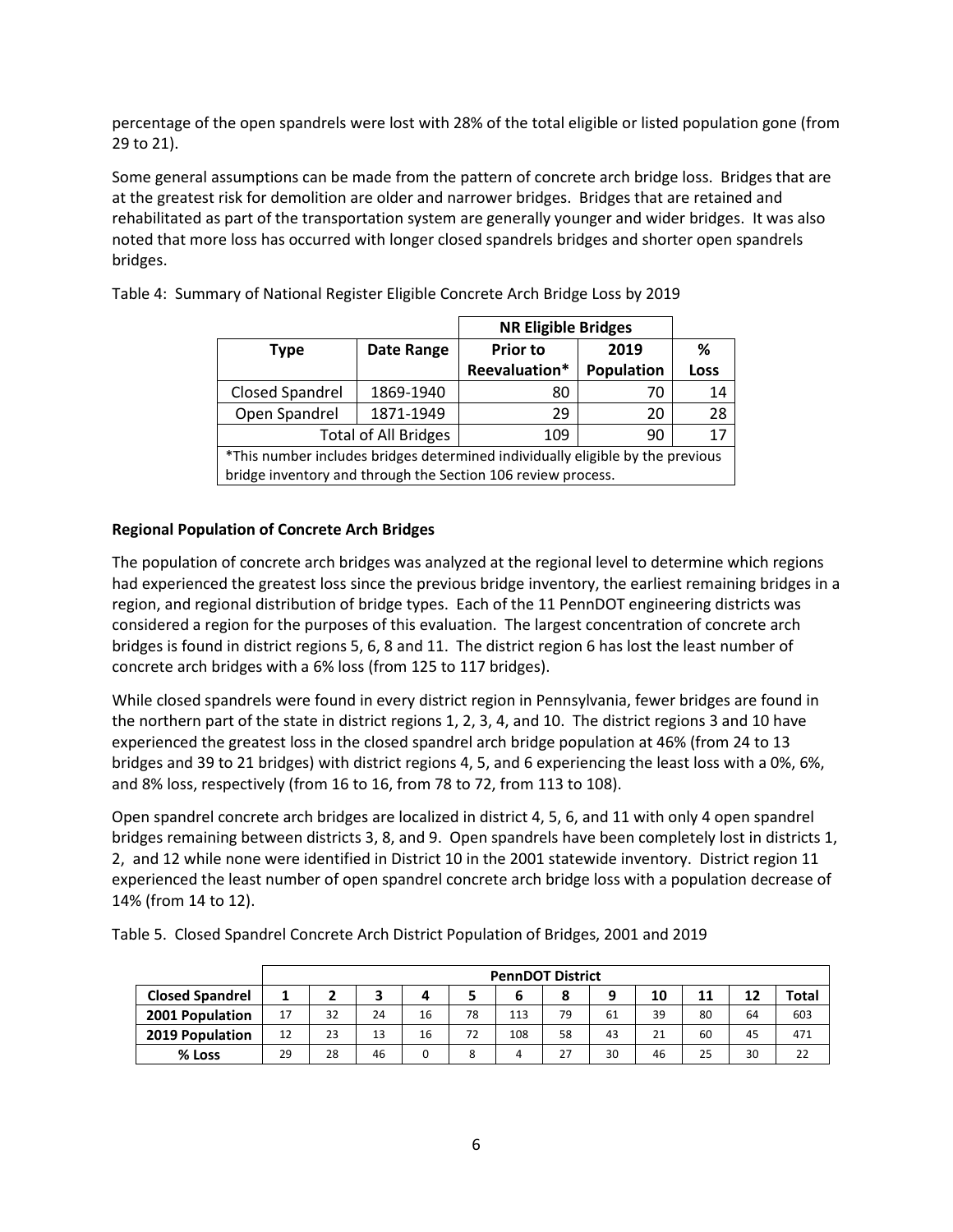|                      |     |     |    |    | <b>PennDOT District</b> |    |    |                          |    |     |              |
|----------------------|-----|-----|----|----|-------------------------|----|----|--------------------------|----|-----|--------------|
| <b>Open Spandrel</b> |     |     |    |    | ь                       | 8  |    | 10                       | 11 | 12  | <b>Total</b> |
| 2001 Population      |     |     | 8  | 18 | 12                      |    |    |                          | 14 |     | 63           |
| 2019 Population      |     |     |    | 14 |                         |    |    |                          | 12 |     | 44           |
| % Loss               | 100 | 100 | 38 | 22 | 25                      | 67 | 33 | $\overline{\phantom{0}}$ | 14 | 100 | 30           |

#### Table 6. Open Spandrel Concrete Arch District Population of Bridges, 2001 and 2019

Table 7. All Concrete Arch District Population of Bridges, 2001 and 2019

|                            |    |    |    |    |    |     | <b>PennDOT District</b> |    |    |    |    |              |
|----------------------------|----|----|----|----|----|-----|-------------------------|----|----|----|----|--------------|
| <b>All Concrete Arches</b> | 1  |    |    | 4  |    | 6   |                         | 9  | 10 | 11 | 12 | <b>Total</b> |
| 2001 Population            | 19 | 33 | 25 | 24 | 96 | 125 | 85                      | 64 | 39 | 94 | 65 | 666          |
| 2019 Population            | 12 | 23 | 14 | 21 | 86 | 117 | 59                      | 45 | 21 | 72 | 45 | 515          |
| % Loss                     | 37 | 30 | 44 | 13 | 10 | 6   | 31                      | 30 | 46 | 12 | 31 | 23           |

#### **National Register Significance—Criterion C**

Concrete arch bridges may be eligible for the National Register under Criterion C in the areas of engineering and/or architecture for their age, technological significance, as the work of a master, or for aesthetics. As per PennDOT's *Pennsylvania Historic Bridge Inventory and Evaluation* (1999)

Criterion C . . . addresses bridges that meet at least one of the following characteristics: they embody distinctive characteristics of a type, period, or method of construction; they are the work of a master; they possess high artistic value. . . The criterion affords recognition of the evolution of bridge types and bridge building technology over time, as well as the importance of the engineer/engineering firm who designed a bridge and the fabricator/contractor who erected it. Architectonic and aesthetic bridges, bridges with unusual construction details or rare surviving examples of a type that was significant in the development of a bridge technology . . . can be eligible under Criterion C.

Common types will be evaluated to identify which examples are technologically significant. Priority will be placed on identifying examples that mark the introduction of a particular technology, illustrate engineering advances within a technology, and/or have distinguishing details. This often means that significant examples are the earlier, longer, or more complicated bridges. Evaluation of common bridge types and designs will be done at a regional and statewide basis to ensure the most significant examples are identified.

As explained above, the team evaluating the concrete arch bridge population decided on a points-based system to foster a consistent application of the National Register Criteria for Evaluation. The point system awards points to bridges with distinctive characteristics, special features, or innovations as well as early and rare bridges.

Bridges were awarded points for items under the following categories which correspond with the requirements of National Register Criterion C:

• Distinctive characteristics of type, period, or method of construction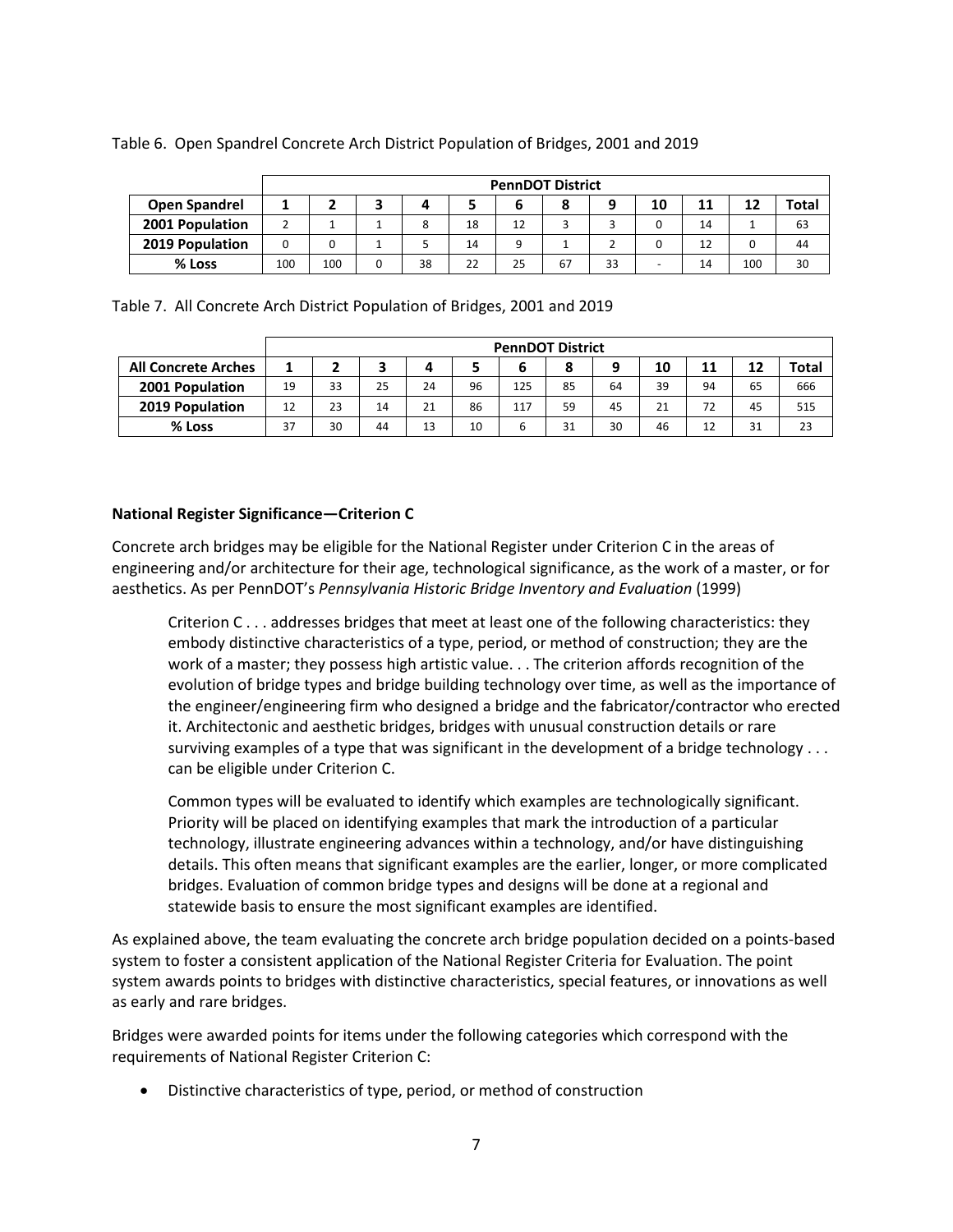- A variation, evolution, and/or transition of a type that reflects an important phase in bridge construction
- High artistic value
- Work of a master/builder

## *Distinctive characteristics of a type, period, and method of construction*

**Early** examples of a bridge usually represent the pioneering period for a bridge type and are becoming increasingly rare, therefore all bridges built before 1910 were awarded points. The previous bridge inventory methodology and context provided a date range that was considered early for each bridge type, however, in consideration of the loss in population especially of the earliest bridges, the earliest examples in the state population for each type were award additional points. The earliest bridge in each PennDOT district was also award points for earliest example in the region. This allowed for the earliest bridges that represent the pioneering period to accumulate enough points to be eligible.

Increasingly **rare** bridge types important in the development of concrete arch bridge technology were awarded points. As outlined in the 1999 methodology, "Unique, rare, or infrequent surviving types . . . are also evaluated as having engineering significance under Criterion C . . . the unique, rare or infrequent criterion will be evaluated on a county and statewide basis." The 2019 update examined rarity based on the remaining statewide and engineering district populations. The statewide population identified open spandrels as an **uncommon and distinctive type** of arch bridge and awarded points to these bridges. Regional rarity was defined as 3 or fewer remaining examples of a bridge type and design in an engineering district. Rarity is also seen in **method of construction**. For example, bridges constructed without reinforced concrete were assigned points for rarity.

Examples of **early standard plans** from the State Highway Department were also recognized because of the important role the Pennsylvania Department of Highways played in the development of the state's bridges. As outlined in the previous statewide bridge inventory methodology, this includes bridges that demonstrate early use, or evolution of, State Highway Department design types. Information on standard designs for concrete arch bridges was compiled from PennDOT's website *Plans, Standards and Specifications[10](#page-7-0)* which links to an excel spreadsheet, *Old Bridge Standards Lookup List*. [11](#page-7-1) This list was filtered to show all standard designs related to concrete arch bridge plans dating from 1960 or older. Thirty-two concrete arch bridge plans dating from 1918 to 1941 were identified. Note that many of these designs are for short spans with less than a 20 feet arch opening. A summary of the bridges and a link to their plans can be found in Appendix F. Based on an examination of PennDOT bridge plans available, points were awarded to bridges built to the state standard design starting in 1919.

#### *Variation, evolution, or transition that reflects an important phase in bridge construction.*

Points were awarded to features or innovations that illustrate an **important change, transition, or experimentation in technology within the remaining bridge population**. This refers to notable design details related to engineering innovations or variations or refinements within a type including achievement of exceptional bridge span and overall length. Points were awarded to bridges with exceptional span length and bridges with exceptional overall length in the statewide population. Bridge length was not considered on a regional/district level. Exceptional lengths were sometimes noted in the

<span id="page-7-0"></span><sup>10</sup> <https://www.penndot.gov/ProjectAndPrograms/Bridges/Pages/Plans,-Standards-and-Specifications.aspx>

<span id="page-7-1"></span><sup>11</sup> [http://www.dot.state.pa.us/public/Bureaus/BOPD/Bridge/Old\\_Standards/Old\\_Bridge\\_Standards\\_Lookup\\_List.xlsx](http://www.dot.state.pa.us/public/Bureaus/BOPD/Bridge/Old_Standards/Old_Bridge_Standards_Lookup_List.xlsx)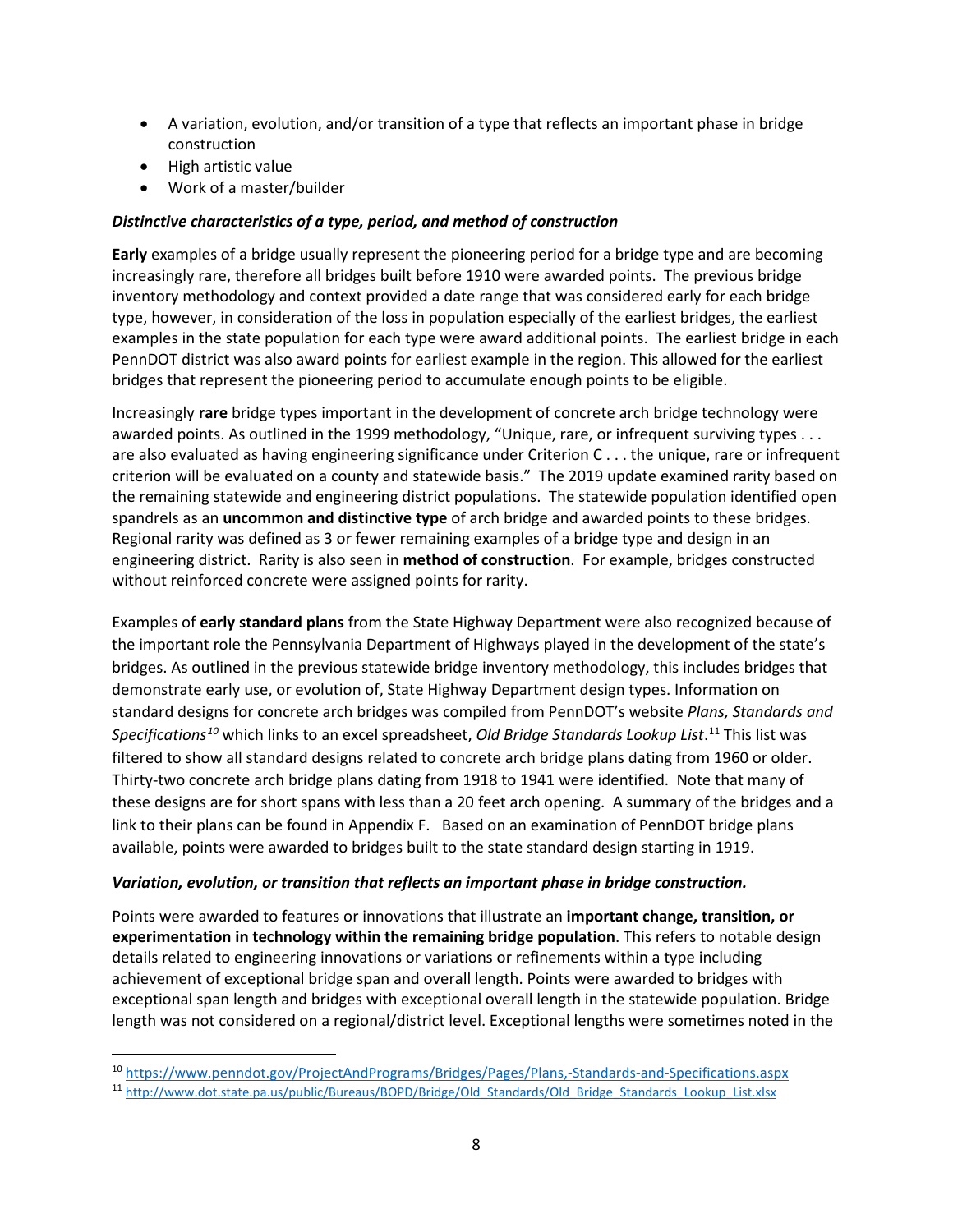2001 Statewide Historic Bridge Inventory and these numbers were used to guide the assessment of exceptional technological achievement. Bridges of a particular type were compared and where a noticeable difference in size was recognized between bridges, a baseline was set, and points given to bridges that exceeded the baseline. For example, a 431-foot long closed spandrel arch (bridge key #28906) was noted as "individually significant as a long, early, and very well detailed example of its bridge type" in the 2001 inventory. A comparison of the overall length of all the closed spandrel bridges sees a gradual increase of 1 to 5 feet between bridges with an occasional outlier, until bridge length reaches 431 feet (bridge key #28906). The next longest bridge (bridge key #14941) is 482 feet, a difference of 51 feet from bridge key #28906. At this point, the differentiation in length of the remaining 14 bridges increases considerably with a median difference of 34 feet and a range of 482 to 1607 feet between bridges. In consideration of the noted length in the previous inventory, and comparison of the length of all the bridges, a baseline of 480 feet was established for exceptional overall length of closed spandrel bridges and points were awarded to any bridge that exceeded this length.

Bridges with **important special features or innovations** reflect innovations by engineers, designers, fabricators, or builders, compared to common designs and features for a type. The previous bridge inventory often indicated when a change, transition, or technology was considered early and important and generally only the earliest examples were evaluated as significant. However, considering the amount of demolition that has occurred over the past 15 years, these dates ranges were analyzed to determine if they are valid for the remaining population or need adjustment. These innovations include early innovations such as rib arches in closed spandrel bridges and idiosyncratic features, such as the application of tufa stone. In addition, **bridges with highly important or unusual** special features include bridges with the patented Melan or Luten arch reinforcing system and represent an important early reinforced concrete bridge technology and method of construction. These innovations and features were generally identified in the previous bridge inventory and points were applied to all bridges that exhibited these innovations. In a few cases, idiosyncratic features were noted by bridge historians that were not noted in the statewide inventory and, upon validation, points were awarded. Luten designed bridges are harder to identify in the absence of original construction plans or destructive investigation, therefore, bridges built by companies known to be agents of the Luten Bridge Company were awarded points for possibly being a Luten design.

Points were also awarded for bridges that show **outstanding technological achievement** and include bridges that exhibit multiple example of innovations and special features. For example, bridge key # 13957 receives points for outstanding technological achievement because it is both a Luten design closed spandrel bridge (based on builder information) and exhibits multiple spans. Bridge key #38904 receives points for outstanding technological achievement because it a multiple span concrete arch with a 40-degree skew and incorporates a masonry arch in the length of the bridge.

#### *Possesses High Artistic Values*

Several bridges evaluated in the 2019 evaluation have outstanding ornamentation, style, or architectural treatments that could be considered "high artistic value" as outlined under National Register Criterion C. This ornamentation ranges from simple non-standard decorative railing such as parapets that curve to the contour of the arch ring, to bridges that reflect neoclassical architecture attributed to the City Beautiful movement. Bridges with multiple examples of ornamental or architectural treatment in the overall design were awarded points. Notable but isolated ornamentation, such as decorative railings or end posts, also received recognition but were assigned less points than those bridges that incorporated ornamentation into their overall design.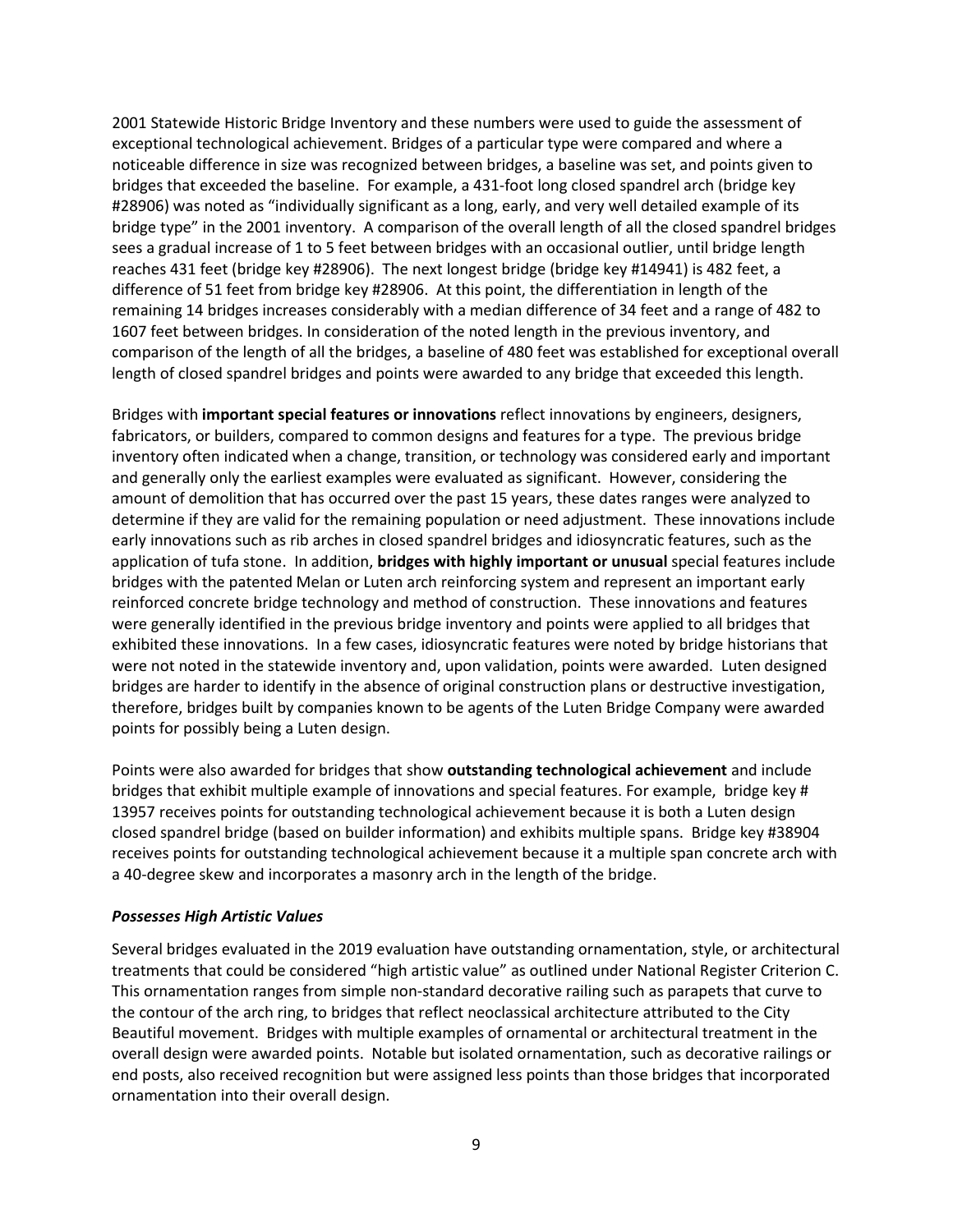#### *Work of a Master*

Bridges were evaluated as the work of a master if they were documented as attributable to specific engineers, designers, fabricators, or builders of national recognition, or Pennsylvania-based individuals or firms that designed and built bridges within the state and whose work is distinguishable. Often, these were the engineers, designers, fabricators, or builders that were prolific bridge builders in the state. Bridges built by out-of-state builders without national recognition were not considered to be the work of a master unless unusual evidence suggests otherwise. All bridges attributable to a master through distinguishing design features were awarded points. Work of a master was considered important in conjunction with other features, such as a high artistic value or unusual features or innovations. Therefore, to meet the point threshold for significance, "work of a master" bridges had to receive points for other characteristics as well.

Following is a list of builders that were identified in the previous bridge inventory as significant as either a major bridge builder in Pennsylvania or a region or as a significant innovator in bridge construction in the nation. They represent the most prolific bridge builders in the state as identified in the previous bridge inventory.

| <b>Bridge Company</b>   | Significance                                                                                                                                                                                                                                                                                                                                                     |
|-------------------------|------------------------------------------------------------------------------------------------------------------------------------------------------------------------------------------------------------------------------------------------------------------------------------------------------------------------------------------------------------------|
|                         | (Information from previous bridge study)                                                                                                                                                                                                                                                                                                                         |
| Chaney & Armstrong      | Prolific Engineer, later known as Chaney Engineering Co.                                                                                                                                                                                                                                                                                                         |
| Charles A. Williams     | Engineer in York County who designed distinctive bridges during the<br>mid-1910s                                                                                                                                                                                                                                                                                 |
| City of Pittsburgh      | Public Works Dept. initiated a bridge building program in 1908 and<br>embraced the City Beautiful movement building reinforced concrete<br>bridge arches with classical style architecture details                                                                                                                                                               |
| City of Philadelphia    | Noted for building concrete arch bridges with an innovative<br>philosophy and emphasis on aesthetics that became the hallmark of<br>the City Beautiful movement<br>George S. Webster, Chief Engineer & Surveyor of the<br>Bureau of Surveys, Dept. of Public Works from 1893-1920<br>Harold H. Quimbly, Assistant Engineer of Bridge Design<br>$\bullet$<br>Unit |
| David A. Keefe          | Prolific Engineer in Bradford and Tioga Counties                                                                                                                                                                                                                                                                                                                 |
| Farris Bridge Co.       | Prolific Engineers in Western Pennsylvania known for standard<br>design reinforced concrete and steel bridges                                                                                                                                                                                                                                                    |
| Ferro Concrete Co       | Regional concrete bridge contractor based in Harrisburg and a<br>known agent for the Luten Bridge Co.                                                                                                                                                                                                                                                            |
| Nelson Construction Co. | Noteworthy Chambersburg contractors that adopted early<br>reinforced concrete arch bridge technology and promoted its<br>widespread use to county and municipal offices. Also known as<br>Nelson-Merydith Co. (1901 Successor to Nelson & Buchanan)                                                                                                              |
| Whittaker & Diehl       | Prominent statewide bridge building firm based in Harrisburg and a<br>known agent for the Luten Bridge Co.                                                                                                                                                                                                                                                       |

Table 8. Notable Concrete Arch Bridge Fabricators and Builders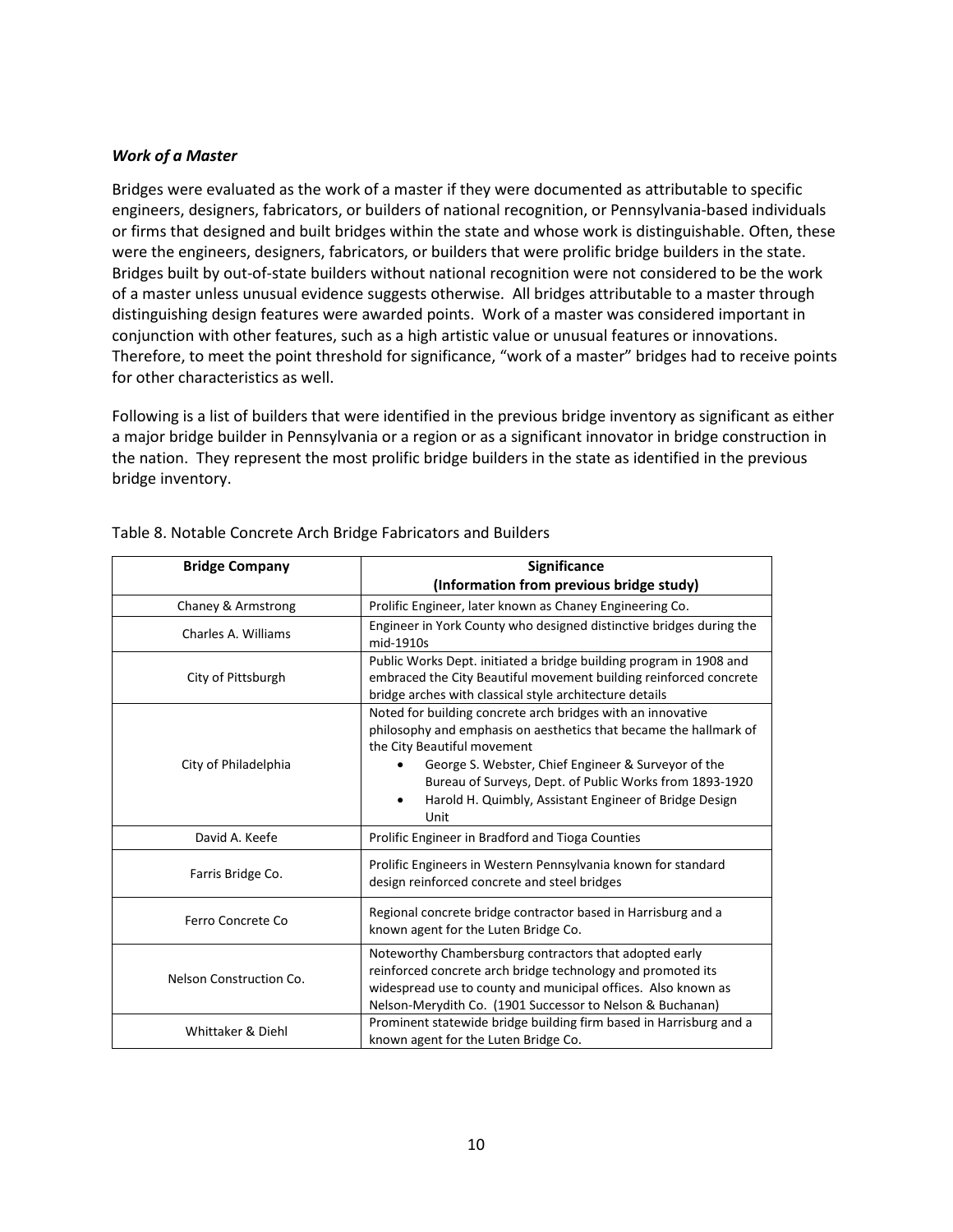#### **National Register Significance Assessment (Appendix A)**

A matrix to assess significance was developed for each bridge type (Appendix A). Accordingly, those bridges with more points represent the earliest bridges with distinctive characteristics, special features, and important innovations. Any bridge that received 13 or more points was determined to have significance and was advanced for an assessment of integrity.

#### **National Register Integrity Assessment (Appendix B)**

National Register eligibility is a combination of significance and integrity. Integrity is the ability of a resource to convey its significance. In accordance with National Register Criterion C, integrity is directly related to whether a bridge retains sufficient integrity of materials, design and workmanship- those aspects of integrity that allow a structure to convey its physical features as well as characterize the type, period, or method of construction. In the points-based system of eligibility assessment, points were deducted for those bridges that have lost integrity of materials, design, and workmanship.

In assessing retention of integrity, consideration was given to the following factors:

- extent of change to historic character (appearance from the period of significance)
- importance of character defining features
- continued ability of bridge to convey historic significance (engineering function)
- visibility of the alteration to the public
- craftsmanship

Integrity loss was divided into 7 categories, as outlined in more detail in Appendix B:

Level 0 integrity loss involves replacement in kind of character defining features and ornamentation in accordance with the Secretary of the Interior's (SOI) Standards as well as application of coating or patching that does not cover ornamentation or replaces ornamentation in kind. Replacement in kind refers to replacement of deteriorated features with new features that match the old in design, color, texture, and other visual qualities and, where possible, material. Bridges receive no deduction of points with these minor replacements and alterations.

Level 1 integrity loss involves replacement of character defining features and ornamentation not in kind but in character and the limited application of coating or patching that covers decorative features or ornamentation. Replacement in character refers to the replacement of a deteriorated feature with a new feature that is similar, but not identical, in size, material, detailing, and is visually compatible and does not detract from the overall historic appearance. If a bridge had one issue of integrity loss under this category, then a total of 1 point was deducted from its overall score. Multiple issues of integrity loss under this category moved it to a Level 2.

Level 2 integrity loss involves removal of secondary character defining features and ornamentation without replacement such as lighting details and decorative medallions and brackets. If a bridge had one issue of integrity loss under this category, then a total of 2 points were deducted from its overall score. Multiple issues of integrity loss under this category moved it to a Level 3.

Level 3 integrity loss involves additions and alterations to character defining features not in accordance with the SOI Standards such as removal of parapets without a replacement or non-historic scoring patterns applied to the spandrel wall. If a bridge has one issue of integrity loss under this category, then a total of 3 points was deducted from its overall score. Multiple issues of integrity loss under this category moved it to a Level 4.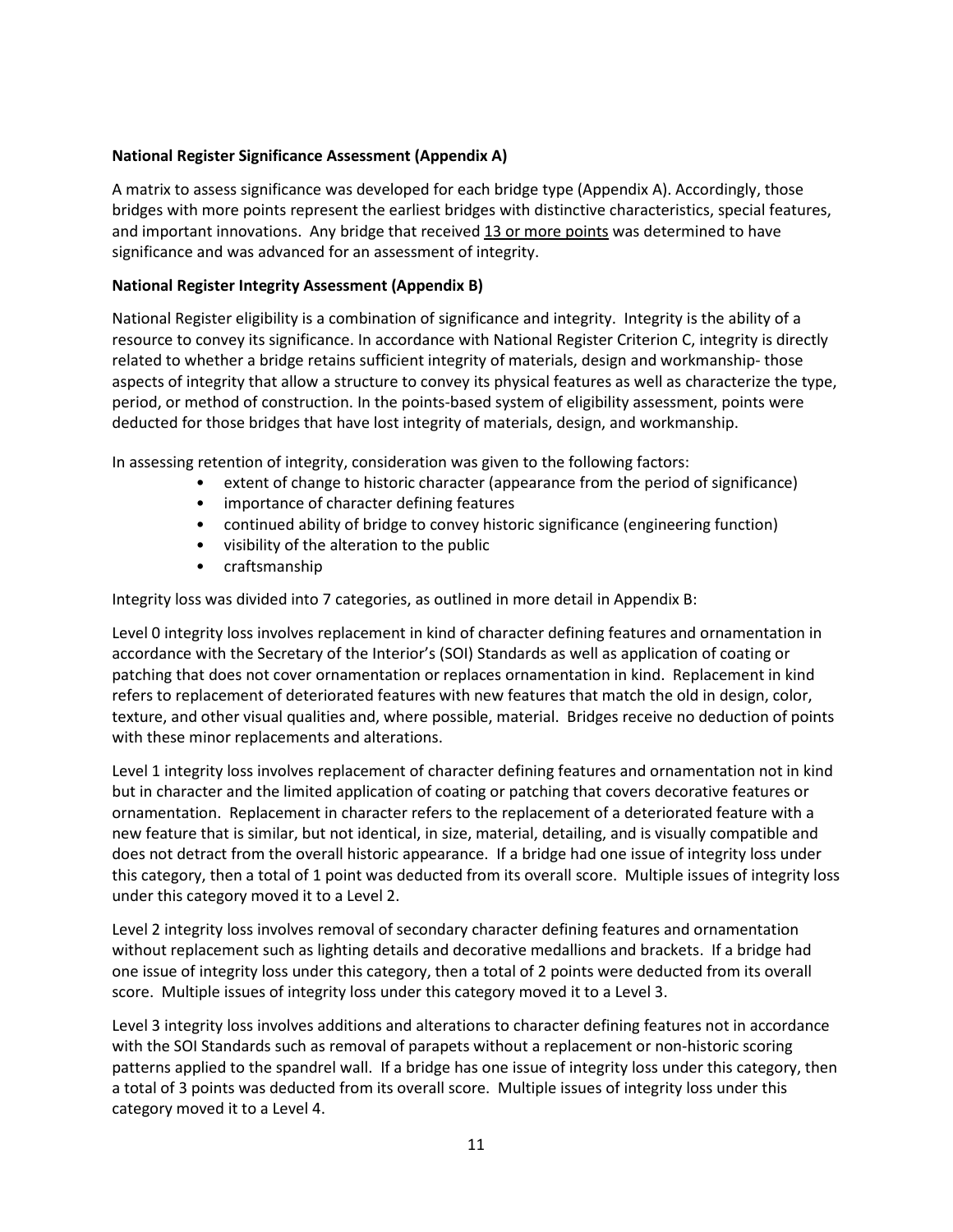Level 4 integrity loss involves replacement, additions, and alterations to character defining features not in accordance with the SOI Standards such as inappropriate replacement of parapet, strengthening the spandrel walls with tie rods that are visually prominent, attachment of guide rails to the spandrel walls, and major widening that doubles the size of the deck or more and does not obscure the original construction method. If a bridge has one issue of integrity loss under this category, then a total of 5 points was deducted from its overall score. Multiple issues of integrity loss under this category moved it to a Level 5.

Level 5 integrity loss involves additions and alterations not in accordance with the SOI Standards such as any widening that obscures the original construction method and application of coatings that obscure outstanding ornamentation. If a bridge has one issue of integrity loss under this category, then a total of 7 points was deducted from its overall score. Multiple issues of integrity loss under this category moved it to a Level 6.

Level 6 integrity loss involves excessive replacement, removal, alteration, or additions to essential character defining features not in accordance with the SOI Standards in a manner that significantly affects historic character and the ability to convey engineering significance.

If a bridge had multiple levels of integrity loss, points were deducted from the highest level only. For example, if a bridge had one issue of integrity loss at Level 2 and one issue of integrity loss at Level 4, then 5 points was deducted from the bridges overall score.

The 1999 methodology from the Statewide Historic Bridge Inventory states, "When a resource type or detail becomes so infrequent or rare that losing one or two examples will mean that it is no longer represented in the bridge population, then the integrity question is secondary to recognizing the worthiness of preserving a disappearing bridge type or design." The point system recognizes a lower threshold for integrity is sometimes acceptable for bridges that are extraordinarily rare. More points are awarded to rare bridges which allows for more points to be deducted for integrity loss while still staying within the point range for eligibility. Therefore, bridge types with few other extant examples are justified in accepting a greater degree of alteration or fewer remaining physical features to convey the engineering significance of the type. However, three bridges, not considered extraordinarily rare, were excessively altered and not able to convey their significance. The review committee recommended these bridges not eligible, although they retained points to be recommended eligible.<sup>[12](#page-11-0)</sup>

#### **Recommendations of National Register Eligibility**

Following the significance and integrity assessments, a bridge received a total point value. Bridges that met the established point threshold (13 points) were recommended eligible for the National Register or recommended to remain National Register eligible if previously determined eligible. Those bridges that did not meet the threshold were recommended not eligible except for bridges that were previously listed in the National Register. These bridges remain listed regardless of points. See Appendix C for a significance statement for each elevated bridge and the associated rationale for the eligibility recommendation. See Appendix D for a significance statement and the associated rationale for each bridge that remains eligible. See Appendix E for a list of previously determined eligible bridges that will

<span id="page-11-0"></span><sup>&</sup>lt;sup>12</sup> Bridge Key #39154 and 39165 located in Philadelphia, PennDOT District 6, were recommended not eligible. One side of each bridge was backfilled with dirt and developed making the spandrel wall and arch completely obscured. Bridge Key #5275 located in the Berks County, PennDOT District 5, was recommended not eligible. Most of the character defining features of this bridge were removed or altered during rehabilitation of the bridge.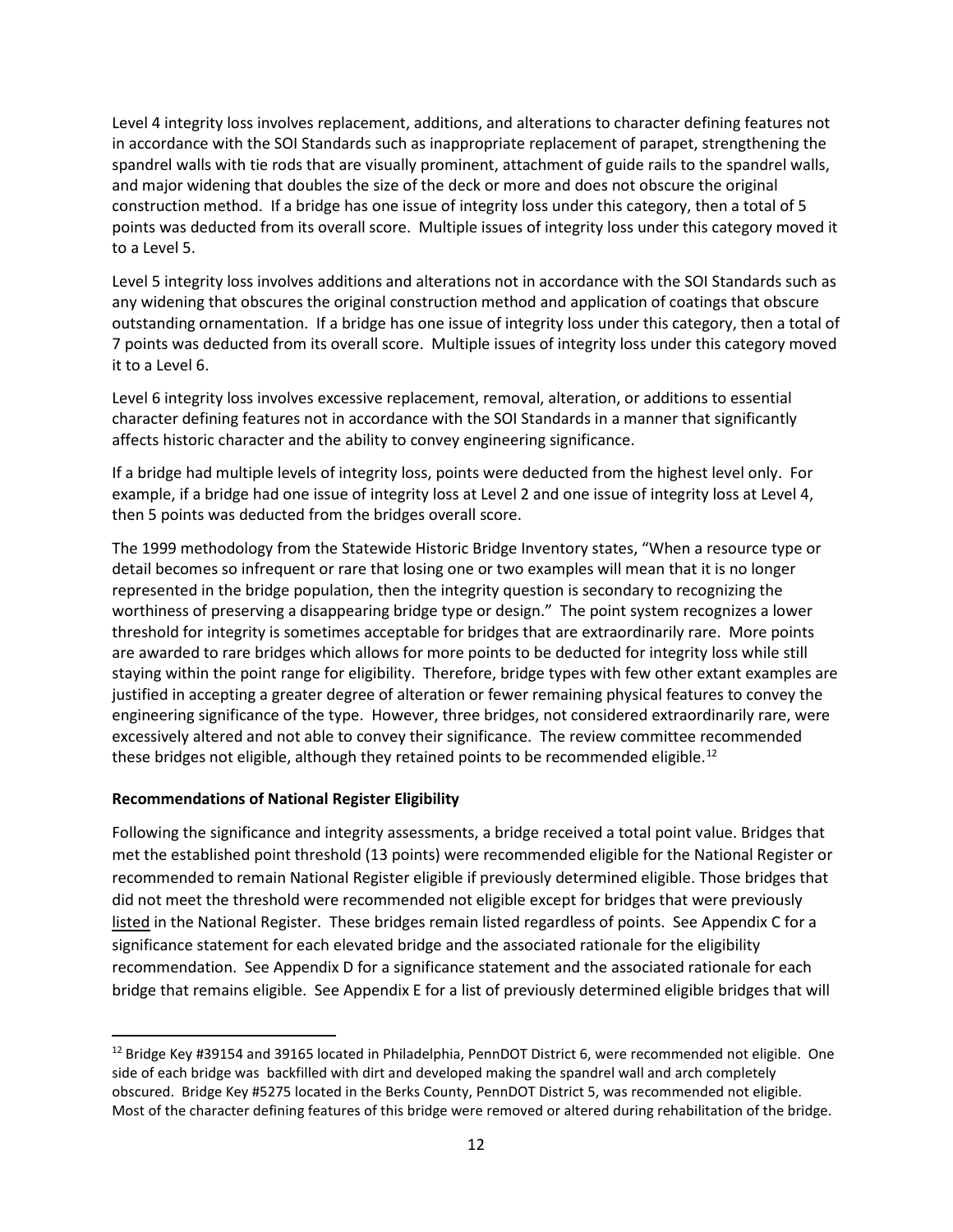be recommended not eligible as a result of this reevaluation. Table 9 summarizes all the bridges that are recommended eligible or recommended to remain National Register eligible. Geospatial data and images of each bridge recommended elevated or demoted can be found at the following website: <https://www.dot7.state.pa.us/OneMap?map-id=19502>

|                        |           |          | <b>Population of Eligible Bridges by District</b> |   |  |    |    |   |   |    |    |    |       |
|------------------------|-----------|----------|---------------------------------------------------|---|--|----|----|---|---|----|----|----|-------|
| <b>Type</b>            | Date      |          |                                                   |   |  |    | 6  | 8 | 9 | 10 | 11 | 12 | Total |
|                        | Range     |          |                                                   |   |  |    |    |   |   |    |    |    |       |
| <b>Closed Spandrel</b> | 1900-1932 | $\Omega$ |                                                   |   |  | 17 | 26 | 8 | b |    |    |    | 70    |
| <b>Open Spandrel</b>   | 1907-1954 | $\Omega$ | 0                                                 |   |  | 10 | b  |   |   |    |    |    | 26    |
|                        | Total     | 0        |                                                   | 4 |  | 27 | 32 | q | 8 |    | 6  |    | 96    |

Table 9: Summary of National Register Eligible Bridges as a result of the 2019 Reevaluation

#### **Recommendations**

This document outlines the methodology for the development of eligibility recommendations for the 2019 historic concrete arch bridge update. It is possible that new or additional information on significance or integrity may become known about a bridge, such as at the time of a project. This information may warrant reconsideration of eligibility. For example, an alteration that was not apparent through available records or photographs may be identified as affecting the ability of a bridge to convey its significance. The bridge should then undergo reevaluation through application of the points-based system used in the current assessment, outlined in Appendix A of this document.

The methodology that was developed for the 2017 metal truss bridge inventory update and adapted for the 2019 concrete arch bridge inventory update provides a consistent and replicable approach to determining the eligibility of a bridge, regardless of its type, design, materials, features, or age. This methodology can be replicated for other bridge types and designs. The 2017 amendment to the Federal Aide Programmatic Agreement between FHWA, PennDOT and the SHPO establishes a process by which the signatories to the agreement will consult at least every 10 years to determine if conditions have changed that would require updating the list of National Register eligible bridges. Future bridge updates should be completed using the methodology outlined in these documents.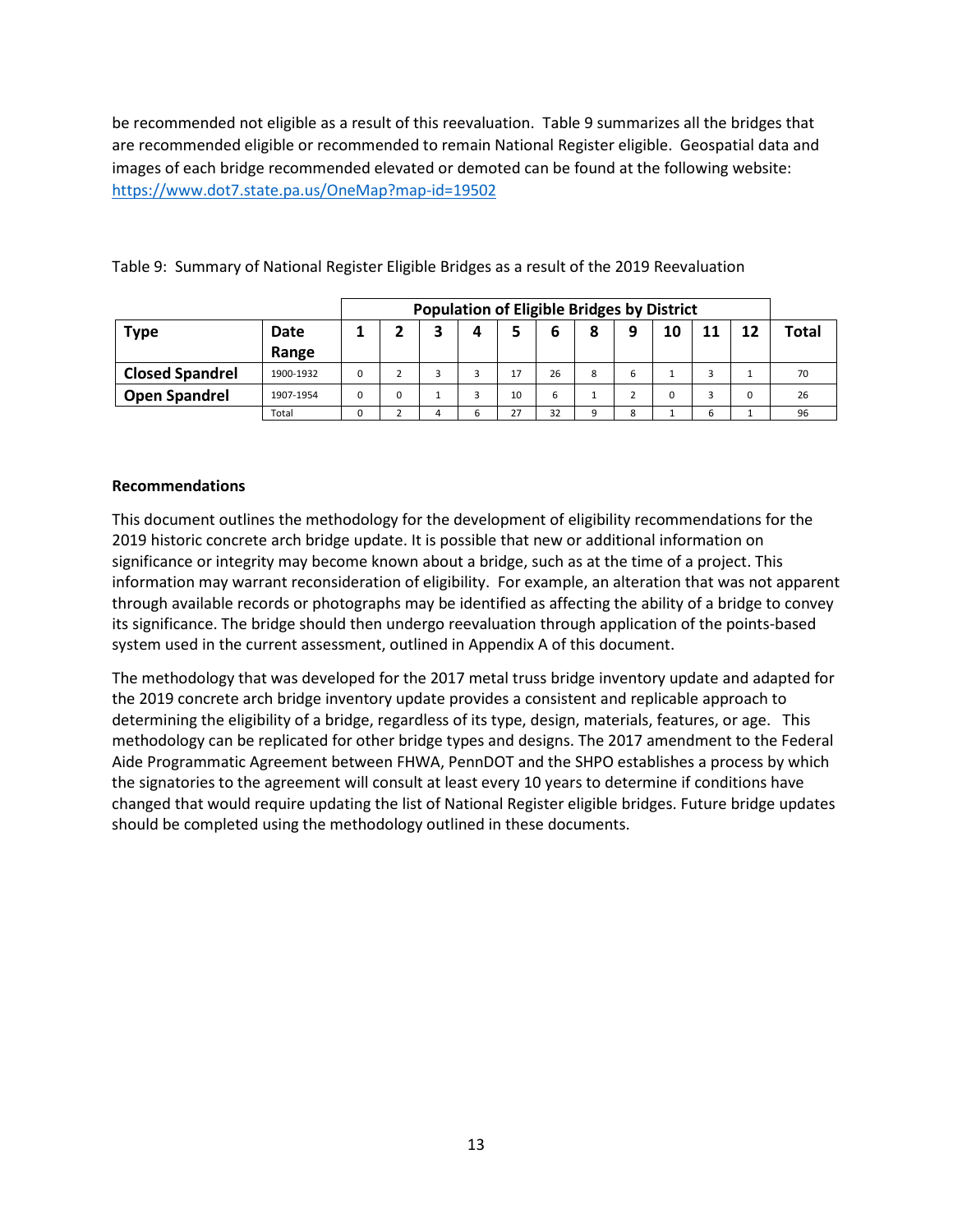| Category                                                                  | Item                                                                              | Bridge type and<br>design                                    | Points<br>to<br>assign |
|---------------------------------------------------------------------------|-----------------------------------------------------------------------------------|--------------------------------------------------------------|------------------------|
| Distinctive characteristics of type,<br>period, or method of construction | Built before a specified year                                                     | Bridges built 1910                                           | $\overline{7}$         |
|                                                                           | <b>Building material</b><br><b>OR</b><br>Method of construction                   | Defined for each<br>bridge type and<br>design                | 7                      |
|                                                                           | Distinctive type and/or<br>uncommon type<br>OR<br>Only known example in the state | Defined for each<br>bridge type and<br>design                | 7                      |
|                                                                           | Early example in the state                                                        | Defined for each<br>bridge type and<br>design                | $\overline{7}$         |
|                                                                           | Early standard plan in the state                                                  |                                                              | 3                      |
|                                                                           | Earliest example in a PennDOT<br>district                                         | Defined for each<br>bridge type and<br>design                | 4                      |
|                                                                           | Rare in a PennDOT district                                                        | Three or fewer<br>examples within<br>the PennDOT<br>district | 3                      |
| Variation, evolution, and/or<br>transition of a type                      | Exceptional length of main span                                                   | Defined for each<br>bridge type and<br>design                | 3                      |

# APPENDIX A CRITERION C POINT APPLICATION FOR SIGNIFICANCE BY CONCRETE ARCH BRIDGE TYPE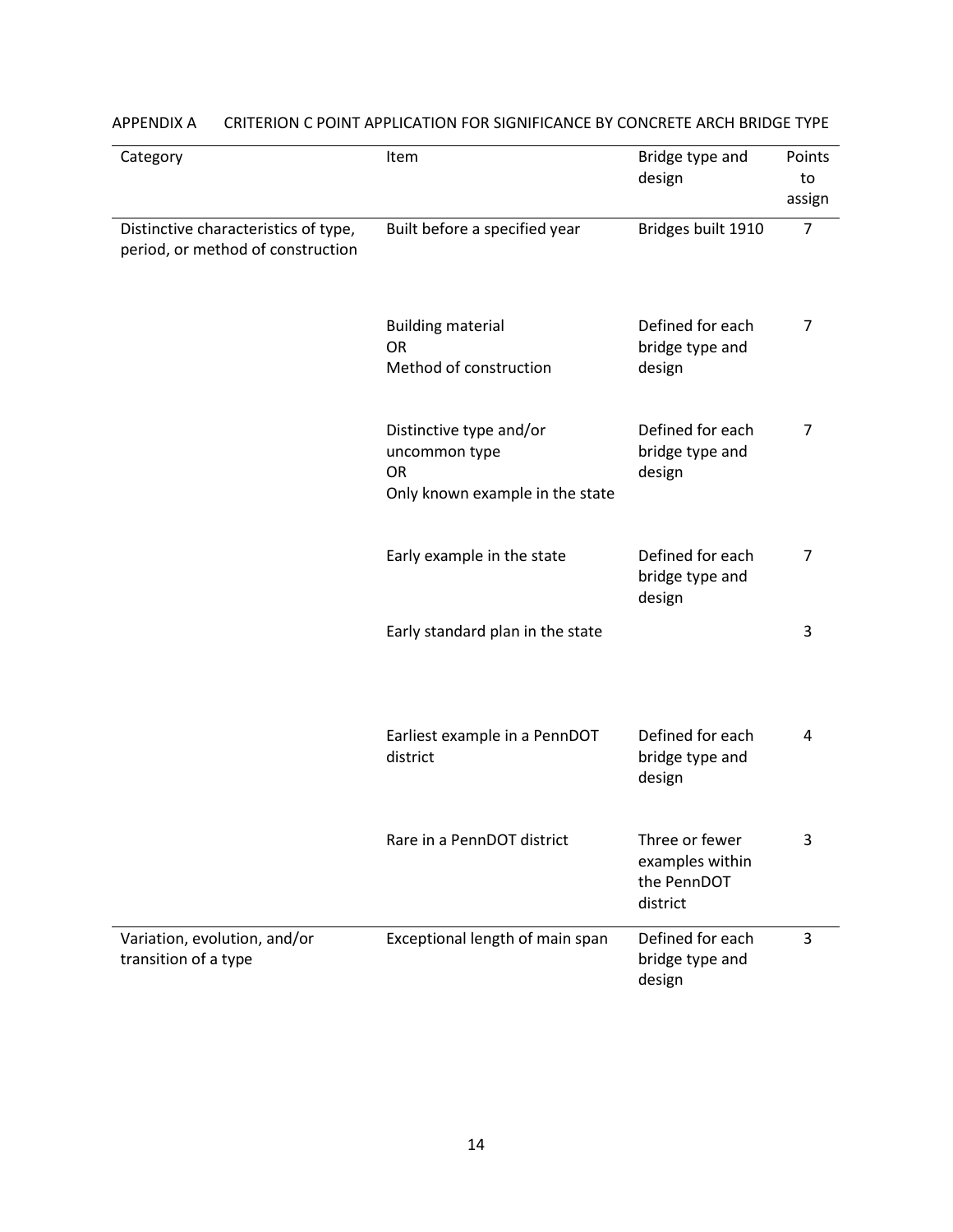|                     | Exceptional length overall                                                   | Defined for each<br>bridge type and<br>design | 3              |
|---------------------|------------------------------------------------------------------------------|-----------------------------------------------|----------------|
|                     | Special features/innovations-<br>important or unusual                        | Defined for each<br>bridge type and<br>design | 3              |
|                     | Special features/innovations-<br>highly important or unusual                 | Defined for each<br>bridge type and<br>design | 4              |
|                     | Outstanding technological<br>achievement                                     | Defined for each<br>bridge type and<br>design | $\overline{7}$ |
| High artistic value | Selected ornamentation, notable<br>but isolated                              | Single decorative<br>feature                  | 3              |
|                     | Outstanding ornamentation or<br>architectural treatment in overall<br>design | Highly artistic or<br>decorative              | 6              |
| Work of a master    | Prolific or important<br>designer/builder/engineer                           |                                               | 3              |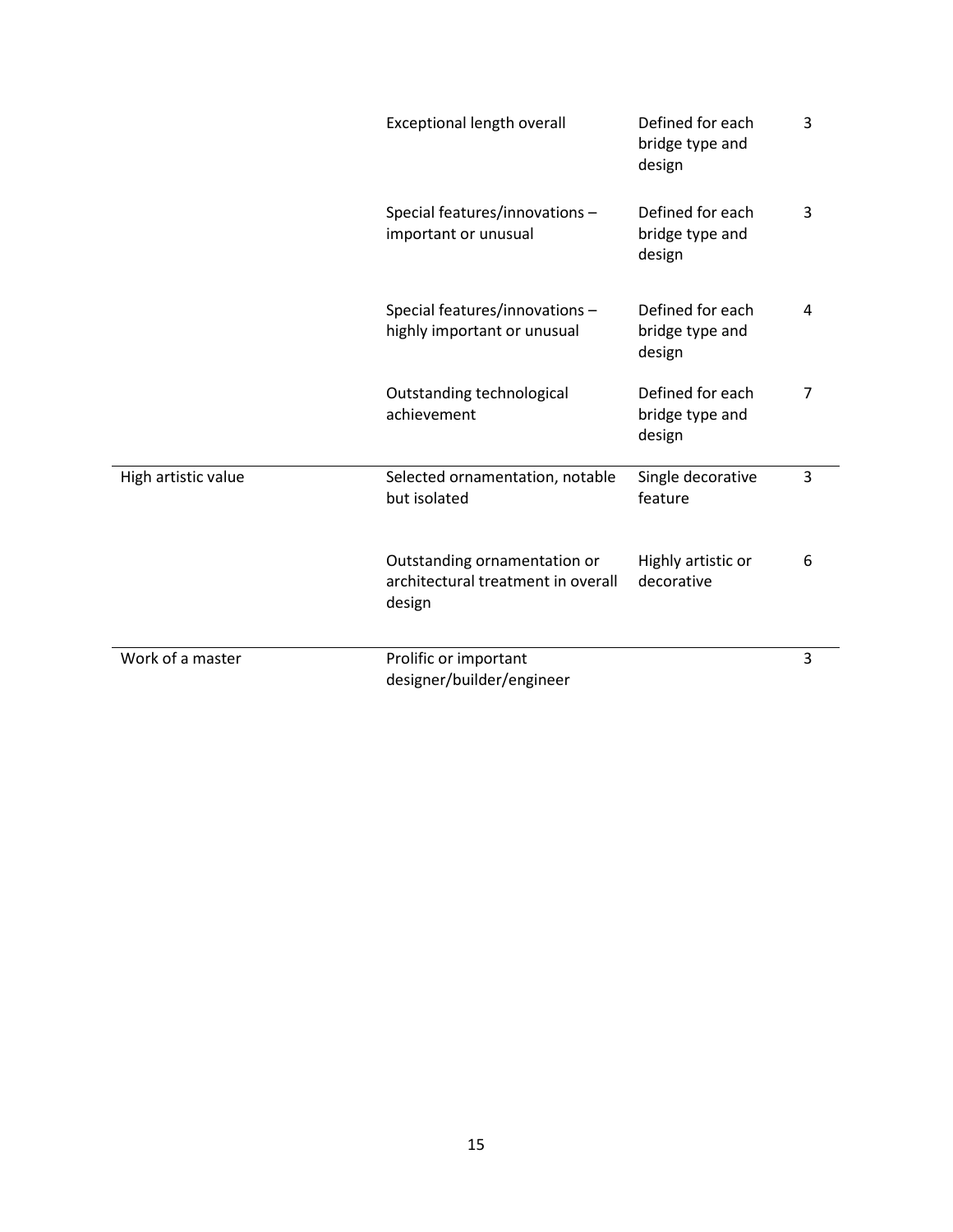| Level 0<br>Integrity | Replacement in kind     | Replacement in kind <sup>13</sup> of primary and/or secondary<br>character defining features and ornamentation such | -0   |
|----------------------|-------------------------|---------------------------------------------------------------------------------------------------------------------|------|
| Loss                 |                         | as:                                                                                                                 |      |
|                      |                         | Parapet, balustrade                                                                                                 |      |
|                      |                         | Decorative features: lighting, brackets,<br>$\bullet$                                                               |      |
|                      |                         | medallions                                                                                                          |      |
|                      |                         | Decorative features: brackets, medallions                                                                           |      |
|                      | Alterations/Additions   | Application of coating/patching that does not cover                                                                 | -0   |
|                      |                         | ornamentation or with in kind replacement of                                                                        |      |
|                      |                         | ornamentation:                                                                                                      |      |
|                      |                         | Scoring of spandrel wall or arch                                                                                    |      |
|                      |                         | Rustication                                                                                                         |      |
| Level 1              | Replacement not in kind | Replacement of character defining features and                                                                      | $-1$ |
| Integrity            |                         | ornamentation not in kind but in character <sup>1</sup> such as:                                                    |      |
| Loss                 |                         | Replacement of paneled parapets with solid                                                                          |      |
|                      |                         | parapet                                                                                                             |      |
|                      |                         | Replacement of historic lighting with modern<br>$\bullet$                                                           |      |
|                      |                         | lighting that replicates historic feel                                                                              |      |
|                      | Alterations/Additions   | Limited application of patch coating that covers                                                                    | $-1$ |
|                      |                         | decorative                                                                                                          |      |
|                      |                         | features or ornamentation                                                                                           |      |
| Level 2              | Alterations/Additions   | Large areas of spalling or loss of material<br>Removal of secondary character defining features                     | $-2$ |
| Integrity            |                         | and ornamentation such as:                                                                                          |      |
| Loss                 |                         | Lighting                                                                                                            |      |
|                      |                         | brackets<br>$\bullet$                                                                                               |      |
|                      |                         | Two or more examples from the Level 1 Integrity loss category                                                       | $-2$ |
| Level 3              | Alterations/Additions   | Removal of Character defining features such as:                                                                     | $-3$ |
| Integrity            |                         | parapet (without addition of new parapet or                                                                         |      |
| Loss                 |                         | guide rails)                                                                                                        |      |
|                      |                         | Application/addition of ornamentation not in                                                                        | -3   |
|                      |                         | character such as:                                                                                                  |      |
|                      |                         | Non-historic scoring pattern                                                                                        |      |
|                      |                         | Functional and Safety Improvements not in                                                                           | $-3$ |
|                      |                         | accordance with the SOI Standards                                                                                   |      |

#### APPENDIX B CRITERION C POINT APPLICATION FOR INTEGRITY BY CONCRETE ARCH BRIDGE TYPE

<span id="page-15-0"></span><sup>&</sup>lt;sup>13</sup> In kind replacement refers to Secretary of the Interior's Standards for Rehabilitation, Standard 6: Where the severity of deterioration requires replacement of a distinctive feature, the new feature shall match the old in design, color, texture, and other visual qualities and, where possible, materials. Replacement of missing features shall be substantiated by documentary, physical, or pictorial evidence. In character replacement is differentiated by being similar in size, material, detailing, and is visually compatible and does not detract from the overall historic appearance.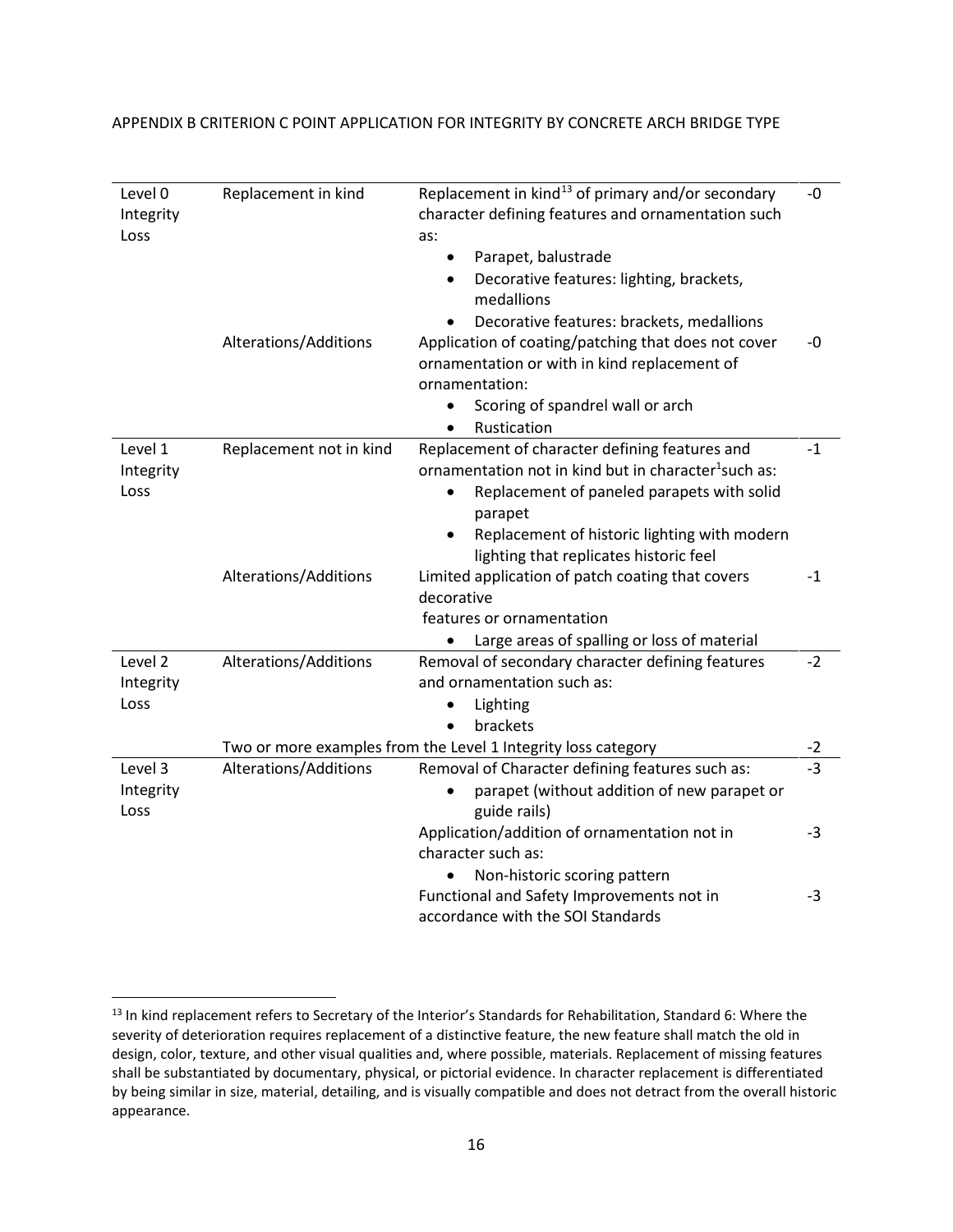|           |                         | Minor widening that does not obscure                                         |       |
|-----------|-------------------------|------------------------------------------------------------------------------|-------|
|           |                         | construction method (arch and spandrel wall                                  |       |
|           |                         | are still visible)                                                           |       |
|           |                         | Application of coating that obscures<br>$\bullet$                            |       |
|           |                         | ornamentation                                                                |       |
|           |                         | Two or more examples from the Level 2 Integrity loss category                | $-3$  |
| Level 4   | Replacement not in kind | Inappropriate replacement of parapet that is not in                          | $-5$  |
| Integrity |                         | character such as:                                                           |       |
| Loss      |                         | Replacement of balustrade with solid                                         |       |
|           |                         | parapet                                                                      |       |
|           |                         | Alteration of parapets by infilling balustrade<br>$\bullet$<br>with concrete |       |
|           | Additions/Alterations   | Strengthening not in accordance with the SOI                                 | $-5$  |
|           |                         | Standards:                                                                   |       |
|           |                         | Strengthening of spandrel walls through                                      |       |
|           |                         | application of tie rods that are visually                                    |       |
|           |                         | prominent<br>Functional and Safety Improvement not in                        | $-5$  |
|           |                         | accordance with the SOI Standards                                            |       |
|           |                         | Major widening that doubles the size of the<br>$\bullet$                     |       |
|           |                         | deck or more without obscuring the original                                  |       |
|           |                         | construction method (arch and spandrel                                       |       |
|           |                         | walls are visible)                                                           |       |
|           |                         | Attachment of guide rails to the spandrel                                    |       |
|           |                         | wall                                                                         |       |
|           |                         | Two or more examples from the Level 3 Integrity loss category                | -5    |
| Level 5   | Additions/Alterations   | Functional and Safety Improvement not in                                     | $-7$  |
| Integrity |                         | accordance with the SOI Standards                                            |       |
| Loss      |                         | Any widening that either doubles the size of                                 |       |
|           |                         | the deck or obscures the original                                            |       |
|           |                         | construction method (arch and spandrel                                       |       |
|           |                         | walls are not visible) Application of coating                                |       |
|           |                         | that obscures outstanding ornamentation                                      |       |
|           |                         | Two or more examples from the Level 4 Integrity loss category                | $-7$  |
| Level 6   | Additions/Alterations   | Strengthening not in accordance with the SOI                                 | $-10$ |
| Integrity |                         | Removal of concrete support structures and                                   |       |
| Loss      |                         | replacement with metal                                                       |       |
|           |                         | Enclosing open spandrel with concrete                                        |       |
|           |                         | Two or more examples from the Level 5 Integrity loss category                | $-10$ |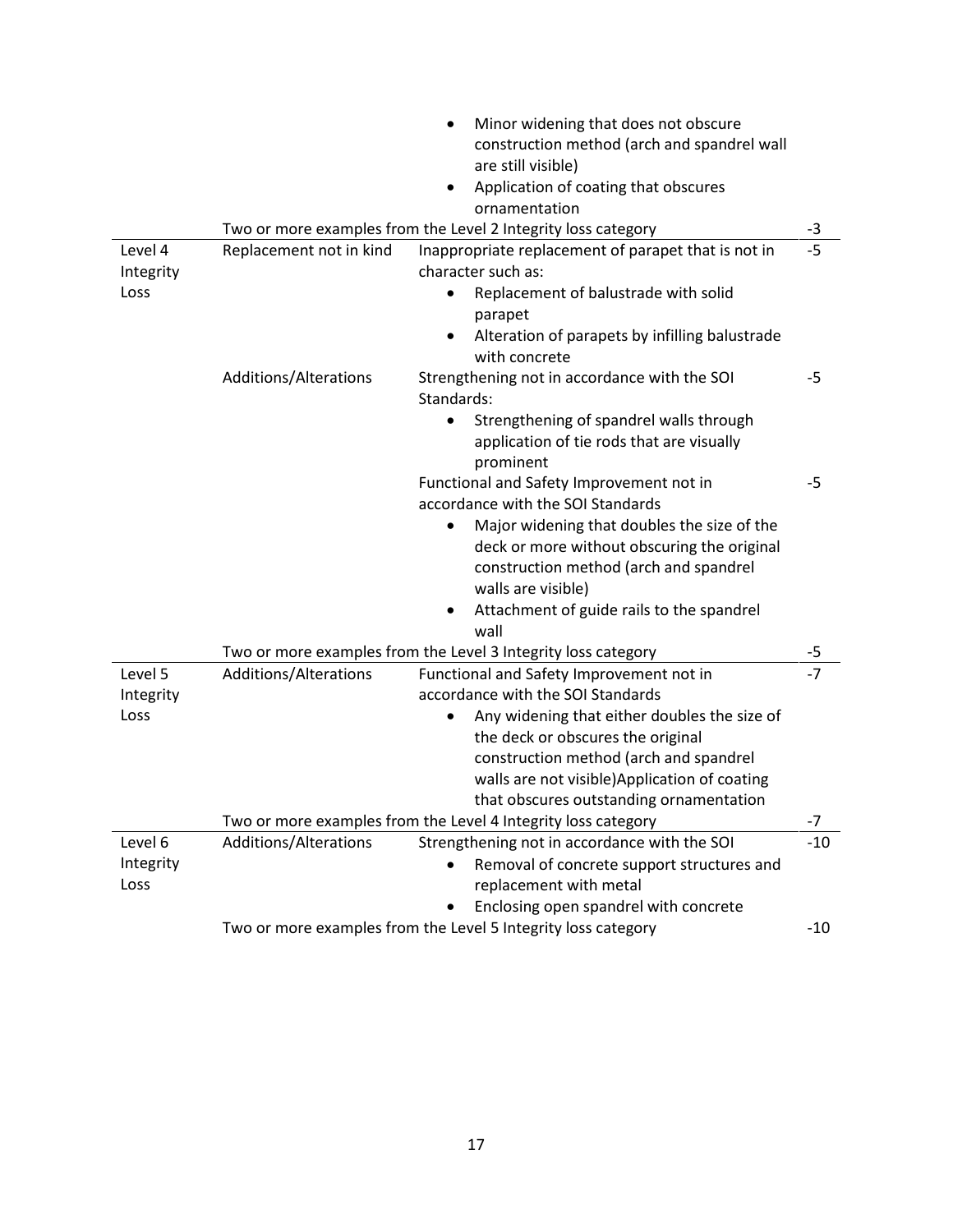| APPENDIX C BRIDGES ELEVATED TO ELIGIBLE UNDER CRITERION C <sup>14</sup> |
|-------------------------------------------------------------------------|
|-------------------------------------------------------------------------|

| County         | <b>District</b> | <b>Bridge</b><br>Key# | <b>BMS#</b>    | Design             | <b>Significance</b>                                                                                                                                                                                |
|----------------|-----------------|-----------------------|----------------|--------------------|----------------------------------------------------------------------------------------------------------------------------------------------------------------------------------------------------|
| Allegheny      | 11              | 2441                  | 02730100003087 | Closed<br>Spandrel | · Built before 1910<br>• Early example of type in the state<br>. One of two bridges known to utilize unhewn<br>tufa stone in world<br>• Artistic value - outstanding ornamentation                 |
| Allegheny      | 11              | 2444                  | 02730100003090 | Closed<br>Spandrel | ·Built before 1910<br>. Early example of type in the state<br>. One of two bridges known to utilize unhewn<br>tufa stone in world<br>• Artistic value - outstanding ornamentation                  |
| Allegheny      | 11              | 2496                  | 02730100009604 | Closed<br>Spandrel | · Built before 1910<br>• Early example of type in the state<br>• Earliest example of type in the district<br>• Artistic value – notable but isolated<br>ornamentation                              |
| <b>Bedford</b> | 9               | 4305                  | 05300900400000 | Closed<br>Spandrel | · Exceptional overall length<br>• Multiple spans<br>• Artistic value – outstanding ornamentation                                                                                                   |
| <b>Berks</b>   | 5               | 4944                  | 06100300900000 | Open<br>Spandrel   | · Uncommon type<br>·Multiple spans<br>· Artistic Value - outstanding ornamentation                                                                                                                 |
| Berks          | 5               | 5035                  | 06200500100112 | Open<br>Spandrel   | · Uncommon type<br>• Exceptional overall length<br>• Multiple spans<br>• Artistic value - outstanding ornamentation                                                                                |
| <b>Berks</b>   | 5               | 5300                  | 06710106710005 | Closed<br>Spandrel | ·Built before 1910<br>• Early example of type in the state<br>• Artistic value - notable but isolated<br>ornamentation                                                                             |
| <b>Berks</b>   | 5               | 5395                  | 06722304949541 | Closed<br>Spandrel | · Multiple spans<br>· Possible Luten design<br>· Important designer, builder, or engineer                                                                                                          |
| <b>Berks</b>   | 5               | 5396                  | 06722304989542 | Closed<br>Spandrel | · Built before 1910<br>• Early example of type in the state<br>• Multiple spans                                                                                                                    |
| <b>Berks</b>   | 5               | 4605                  | 06006103700000 | Open<br>Spandrel   | · Uncommon type<br>·Multiple spans<br>• Artistic value - notable but isolated<br>ornamentation                                                                                                     |
| Blair          | 9               | 5963                  | 07721503784001 | Closed<br>Spandrel | · Built before 1910<br>• Early example of type in the state<br>• Possibly a Luten design<br>• Artistic value - notable but isolated<br>ornamentation<br>• Important designer, builder, or engineer |
| <b>Blair</b>   | 9               | 5965                  | 07721503973022 | Closed<br>Spandrel | · Built before 1910<br>• Early example of type in the state<br>• Earliest example of type in the district                                                                                          |

<span id="page-17-0"></span> $^{14}$  Geospatial data and images of elevated bridges can be found here:

To search for bridges on the website: Open the link, click on the filter option in the upper right corner, enter the bridge key number under elevated bridges, and turn the search function on by sliding the dot across from "Elevated Bridges" to the right. An elevated bridge will appear as a green diamond on the map and an image of the bridge can be viewed by clicking on the diamond. It may be necessary to zoom out of the map to access the crossing information for the bridge.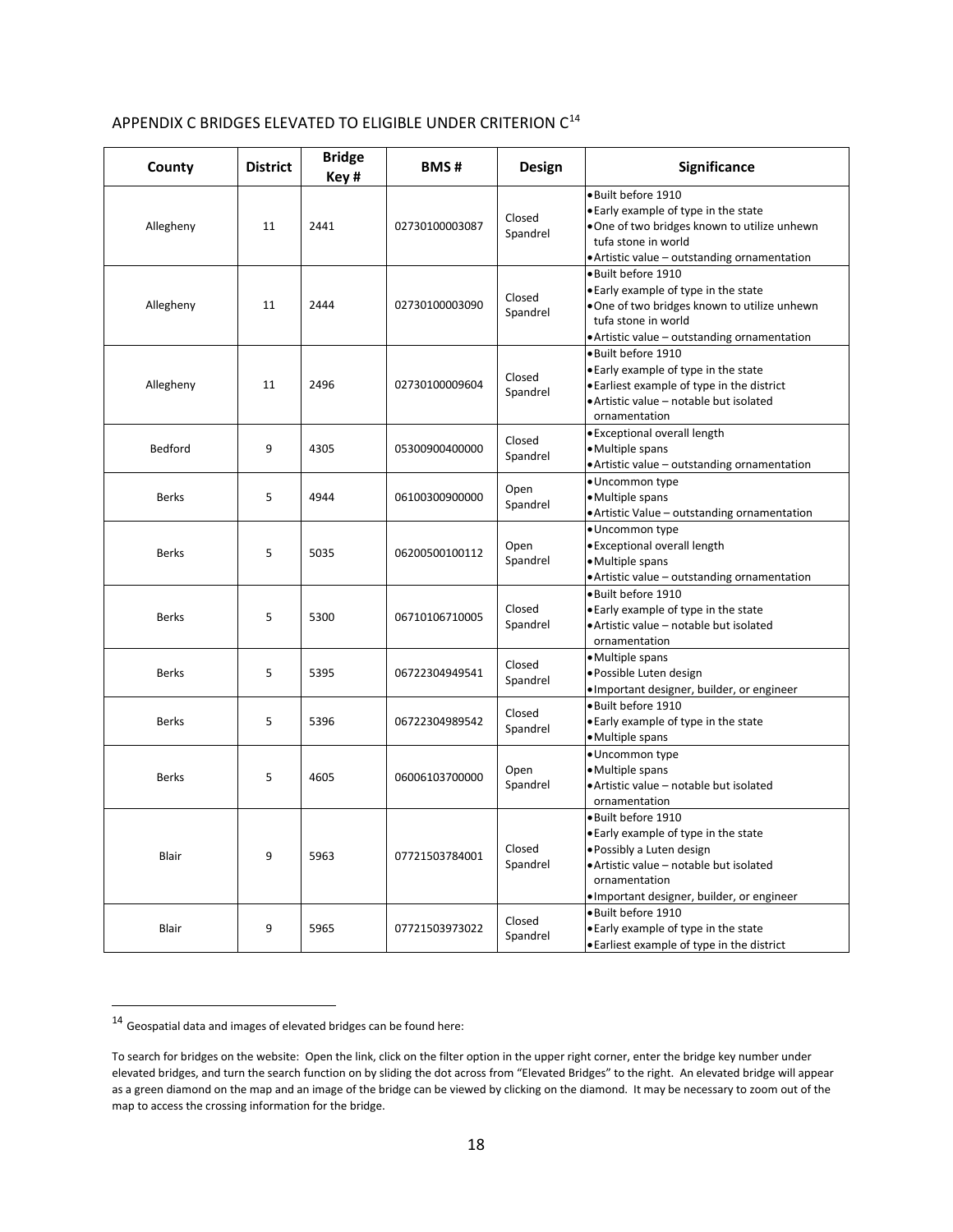| County          | <b>District</b> | <b>Bridge</b> | <b>BMS#</b>    | Design   | Significance                                                                       |
|-----------------|-----------------|---------------|----------------|----------|------------------------------------------------------------------------------------|
|                 |                 | Key#          |                |          |                                                                                    |
|                 |                 |               |                | Closed   | · Built before 1910                                                                |
| Blair           | 9               | 5971          | 07721504543065 | Spandrel | . Early example of type in the state                                               |
|                 |                 |               |                |          | . Earliest example of type in the district                                         |
|                 |                 |               |                |          | • Early example of type in the state<br>• Earliest example of type in the district |
| <b>Bradford</b> | 3               | 6684          | 08723608810040 | Closed   | • Exceptional Span length                                                          |
|                 |                 |               |                | Spandrel | · Multiple spans                                                                   |
|                 |                 |               |                |          | · Important designer, builder, or engineer                                         |
|                 |                 |               |                |          | · Built before 1910                                                                |
| Chester         | 6               | 10404         | 15202100140000 | Closed   | . Early example of type in the state                                               |
|                 |                 |               |                | Spandrel | ·Substantial skew                                                                  |
|                 |                 |               |                |          | · Possibly a Luten Design                                                          |
| Cumberland      | 8               | 13557         | 21001100101508 | Closed   | • Artistic value - outstanding ornamentation                                       |
|                 |                 |               |                | Spandrel | · Important designer, builder, or engineer                                         |
|                 |                 |               |                |          | · Built before 1910                                                                |
|                 |                 |               |                | Closed   | . Early example of type in the state                                               |
| Cumberland      | 8               | 13957         | 21400700101302 | Spandrel | ·Multiple span                                                                     |
|                 |                 |               |                |          | · Possibly a Luten Design                                                          |
|                 |                 |               |                |          | · Important designer, builder, or engineer                                         |
|                 |                 |               |                |          | • Exceptional span length                                                          |
| Dauphin         | 8               | 14418         | 22084900100000 | Closed   | · Exceptional overall length                                                       |
|                 |                 |               |                | Spandrel | ·Multiple spans                                                                    |
|                 |                 |               |                |          | · Artistic value - outstanding ornamentation                                       |
|                 |                 |               |                |          | · Built before 1910                                                                |
| Dauphin         | 8               | 14732         | 22730140004007 | Closed   | . Early example of type in the state                                               |
|                 |                 |               |                | Spandrel | · Possibly a Luten design                                                          |
|                 |                 |               |                |          | · Important designer, builder, or engineer                                         |
|                 |                 |               |                |          | •Built before 1910                                                                 |
| Delaware        | 6               | 15217         | 23200500100000 | Closed   | . Early example of type in the state                                               |
|                 |                 |               |                | Spandrel | • Artistic value - outstanding ornamentation                                       |
|                 |                 |               |                |          | · Important designer, builder, or engineer                                         |
| Delaware        | 6               | 15241         | 23201000602704 | Open     | · Uncommon type                                                                    |
|                 |                 |               |                | Spandrel | • Artistic value - outstanding ornamentation                                       |
| Juniata         | $\overline{2}$  | 20037         | 34007506601759 | Closed   | . Early example of type in the state                                               |
|                 |                 |               |                | Spandrel | • Artistic value - outstanding ornamentation                                       |
|                 |                 |               |                |          | • Exceptional span length                                                          |
| Lehigh          | 5               | 23182         | 39037800740000 | Closed   | · Exceptional overall length                                                       |
|                 |                 |               |                | Spandrel | · Multiple spans (includes 2 metal truss spans)                                    |
|                 |                 |               |                |          | • Artistic value - outstanding ornamentation<br>• Exceptional span length          |
|                 |                 |               |                | Closed   | • Exceptional overall length                                                       |
| Lehigh          | 5               | 23518         | 39730200000102 | Spandrel | • Multiple spans                                                                   |
|                 |                 |               |                |          | . Artistic value - outstanding ornamentation                                       |
|                 |                 |               |                |          | · Uncommon type                                                                    |
|                 |                 |               |                |          | · Exceptional overall length                                                       |
| Luzerne         | 4               | 23614         | 40001107200229 | Open     | ·Multiple spans                                                                    |
|                 |                 |               |                | Spandrel | • Artistic value - outstanding ornamentation                                       |
|                 |                 |               |                |          | · Important designer, builder, or engineer                                         |
|                 |                 |               |                |          | · Built before 1910                                                                |
|                 |                 |               |                |          | . Early example of type in the state                                               |
|                 |                 |               |                | Closed   | . Earliest example of type in the district                                         |
| Mifflin         | $\overline{2}$  | 26631         | 44720504200002 | Spandrel | • Multiple Spans                                                                   |
|                 |                 |               |                |          | · Possible Luten design                                                            |
|                 |                 |               |                |          | · Important designer, builder, or engineer                                         |
|                 |                 |               |                | Closed   | <b>• Exceptional overall length</b>                                                |
| Montgomery      | 6               | 27916         | 46704602200200 | Spandrel | · Multiple spans                                                                   |
|                 |                 |               |                |          | • Artistic value - outstanding ornamentation                                       |
|                 |                 |               |                | Closed   | ·Multiple spans                                                                    |
| Northampton     | 5               | 28626         | 48061101800046 | Spandrel | · Possible Luten design                                                            |
|                 |                 |               |                |          | • Artistic value - outstanding ornamentation                                       |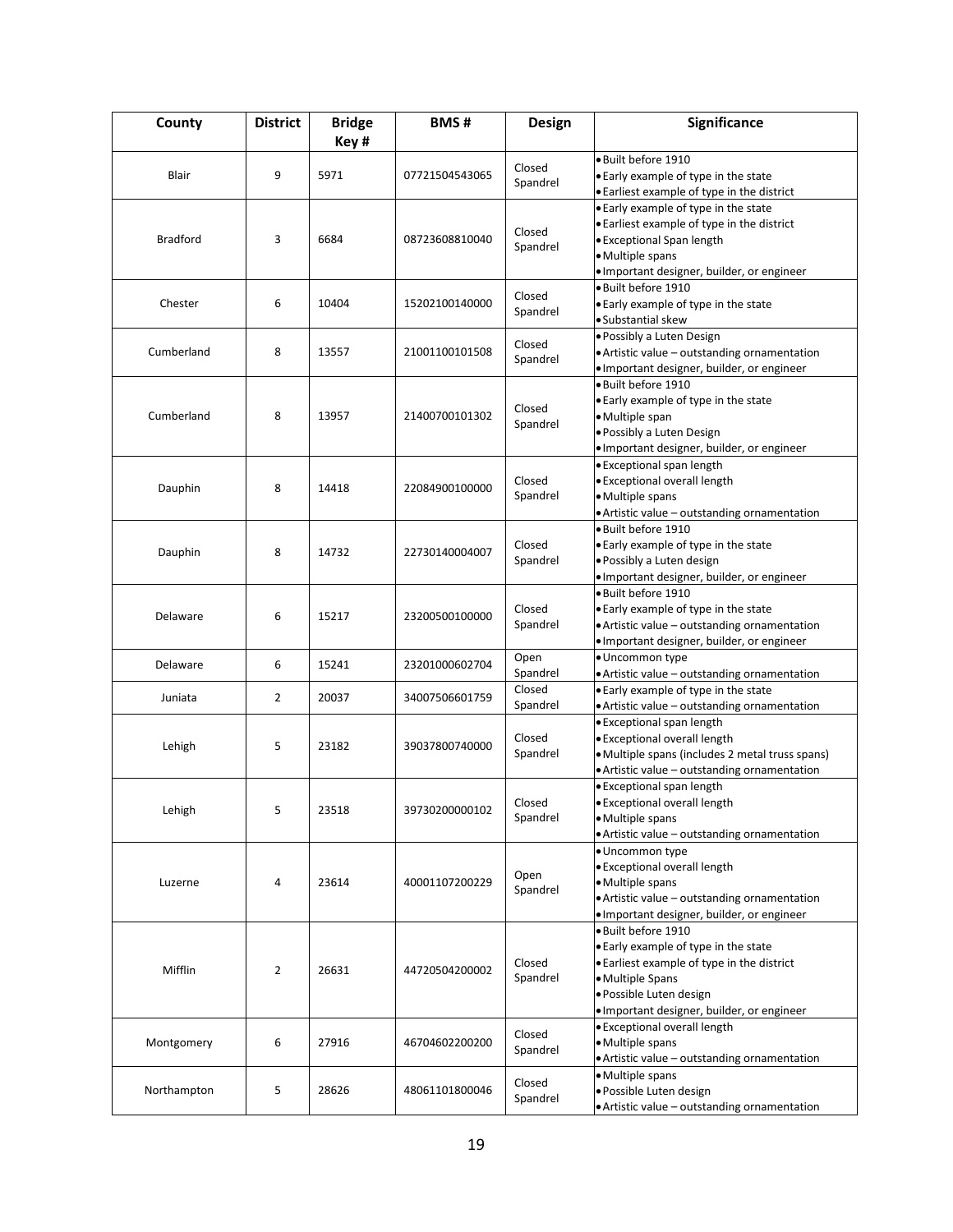| County         | <b>District</b> | <b>Bridge</b><br>Key# | <b>BMS#</b>    | Design             | Significance                                                                                                                                                                                       |
|----------------|-----------------|-----------------------|----------------|--------------------|----------------------------------------------------------------------------------------------------------------------------------------------------------------------------------------------------|
| Northumberland | 3               | 29408                 | 49740506200044 | Closed<br>Spandrel | . Early example of type in the state<br>. Earliest example of type in the district<br>. Artistic value - outstanding ornamentation                                                                 |
| Philadelphia   | 6               | 38904                 | 67300300402203 | Closed<br>Spandrel | ·Multiple spans (includes masonry arch span)<br>•Substantial skew<br>. Artistic value - outstanding ornamentation                                                                                  |
| Philadelphia   | 6               | 38975                 | 67301500301234 | Closed<br>Spandrel | ·Multiple spans<br>• Artistic value - outstanding ornamentation<br>· Important designer, builder, or engineer                                                                                      |
| Philadelphia   | 6               | 38976                 | 67301500302408 | Closed<br>Spandrel | · Multiple spans<br>• Artistic value – outstanding ornamentation<br>· Important designer, builder, or engineer                                                                                     |
| Philadelphia   | 6               | 39123                 | 67730100200163 | Closed<br>Spandrel | · Built before 1910<br>. Early example of type in the state<br>· Artistic value - outstand ornamentation                                                                                           |
| Philadelphia   | 6               | 39141                 | 67730100400007 | Closed<br>Spandrel | <b>• Exceptional overall length</b><br>·Multiple spans<br>• Artistic value - outstanding ornamentation                                                                                             |
| Philadelphia   | 6               | 39145                 | 67730100400223 | Closed<br>Spandrel | · Built before 1910<br>• Early example of type in the state<br>• Artistic value - outstanding ornamentation<br>· Important designer, builder, or engineer                                          |
| Philadelphia   | 6               | 39153                 | 67730100500261 | Closed<br>Spandrel | . Early example of type in the state<br>• Artistic value - outstanding ornamentation<br>· Important designer, builder, or engineer                                                                 |
| Philadelphia   | 6               | 39215                 | 67730101200102 | Closed<br>Spandrel | · Built before 1910<br>• Rare construction method<br>. Early example of type in the state<br>·Artistic value - notable but isolated<br>ornamentation<br>· Important designer, builder, or engineer |
| Philadelphia   | 6               | 39239                 | 67730101800156 | Closed<br>Spandrel | · Built before 1910<br>. Early example of type in the state<br>·Artistic value - notable but isolated<br>ornamentation                                                                             |
| Schuylkill     | 5               | 31014                 | 53742600009128 | Open<br>Spandrel   | • Uncommon type<br>· Multiple spans<br>• Artistic value - outstanding ornamentation                                                                                                                |
| Snyder         | 9               | 31760                 | 55402100400033 | Closed<br>Spandrel | · Built before 1910<br>. Early example of type in the state<br>· Earliest example of type in the district<br>· Important designer, builder, or engineer                                            |

# APPENDIX D BRIDGES THAT WILL REMAIN ELIGIBLE OR LISTED UNDER CRITERION C

| County    | <b>District</b> | <b>Bridge</b><br>Key# | <b>BMS#</b>    | <b>Design</b>      | <b>Significance</b>                                                                                               |
|-----------|-----------------|-----------------------|----------------|--------------------|-------------------------------------------------------------------------------------------------------------------|
| Allegheny | 11              | 674                   | 02003002600000 | Open<br>Spandrel   | • Uncommon type<br>• Exceptional overall length<br>• Multiple spans<br>Artistic value - outstanding ornamentation |
| Allegheny | 11              | 1387                  | 02100600100342 | Closed<br>Spandrel | • Artistic value – outstanding ornamentation                                                                      |
| Allegheny | 11              | 2387                  | 02730100002271 | Open<br>Spandrel   | • Uncommon type<br>$\bullet$ Artistic value – outstanding ornamentation                                           |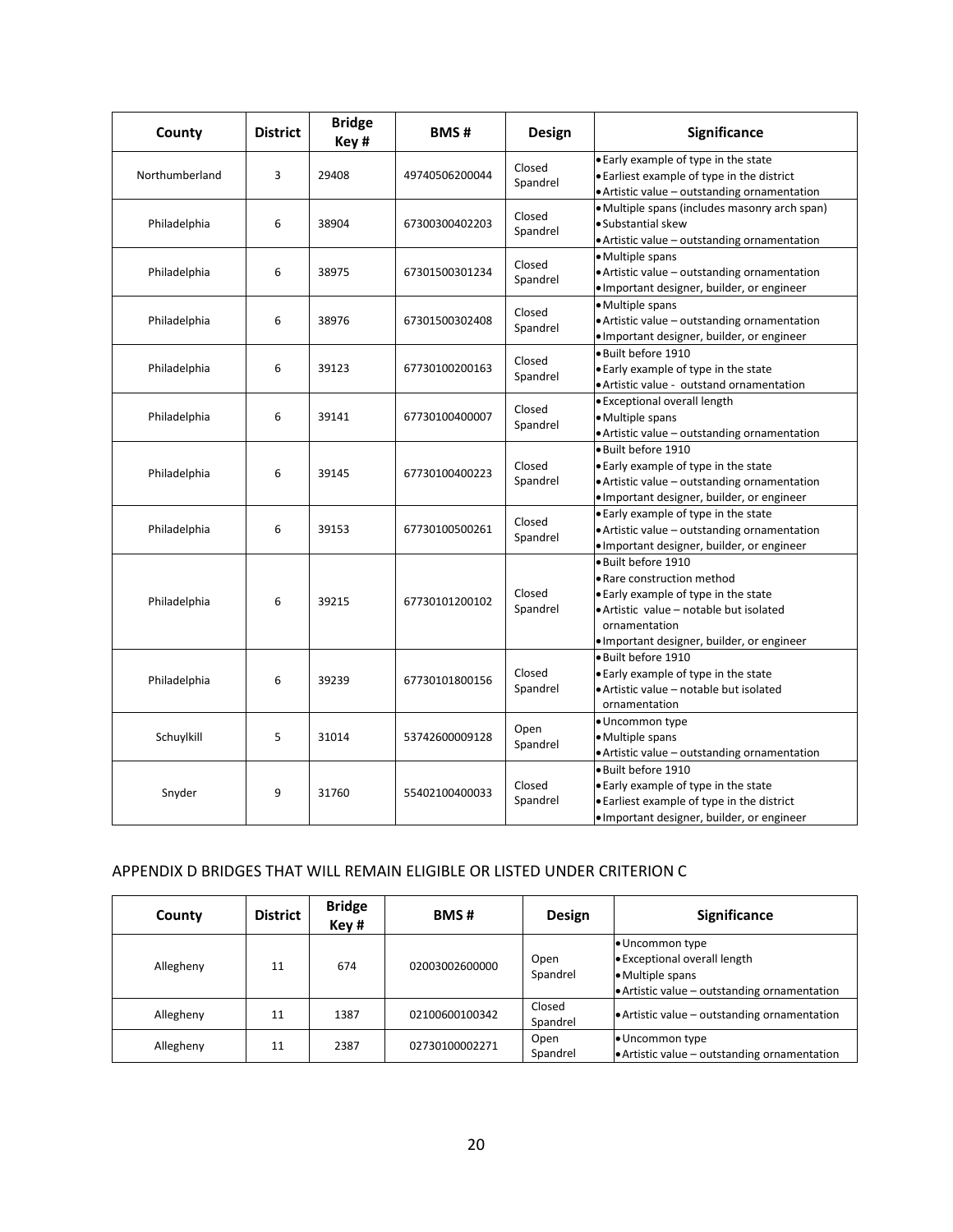| County              | <b>District</b> | <b>Bridge</b><br>Key# | <b>BMS#</b>    | Design             | Significance                                                                                                                                                                                                                   |
|---------------------|-----------------|-----------------------|----------------|--------------------|--------------------------------------------------------------------------------------------------------------------------------------------------------------------------------------------------------------------------------|
| Allegheny           | 11              | 2419                  | 02730100003047 | Open<br>Spandrel   | · Uncommon type<br>. Early example of type in the state<br>. Earliest example of type in the district<br>• Possibly Melan design<br>• Artistic value - outstanding ornamentation<br>· Important designer, builder, or engineer |
| Armstrong           | 10              | 3110                  | 03100700260000 | Closed<br>Spandrel | • Multiple spans<br>• Artistic value - outstanding ornamentation                                                                                                                                                               |
| Bedford             | 9               | 3973                  | 05003003940000 | Open<br>Spandrel   | · Uncommon type<br>• Regionally rare<br>· Multiple spans<br>·Substantial skew<br>· Artistic value - outstanding ornamentation                                                                                                  |
| <b>Berks</b>        | 5               | 4742                  | 06018300300309 | Open<br>Spandrel   | · Uncommon type<br>• Multiple spans<br>· Artistic value - outstanding ornamentation                                                                                                                                            |
| <b>Berks</b>        | 5               | 5021                  | 06102901600324 | Closed<br>Spandrel | • Multiple spans<br>• Artistic value - outstanding ornamentation                                                                                                                                                               |
| <b>Berks</b>        | 5               | 5059                  | 06202100700056 | Open<br>Spandrel   | · Uncommon type<br>·Multiple spans<br>• Artistic value - outstanding ornamentation                                                                                                                                             |
| <b>Berks</b>        | 5               | 5102                  | 06204000101226 | Closed<br>Spandrel | · Built before 1910<br>. Early example of type in the state<br>· Artistic value - notable but isolated                                                                                                                         |
| <b>Berks</b>        | 5               | 5130                  | 06206901101649 | Closed<br>Spandrel | · Built before 1910<br>. Early example of type in the state<br>• Artistic value - notable but isolated                                                                                                                         |
| <b>Berks</b>        | 5               | 4696                  | 06208201523322 | Closed<br>Spandrel | • Built before 1910<br>. Early example of type in the state<br>· Artistic value - notable but isolated                                                                                                                         |
| <b>Berks</b>        | 5               | 5221                  | 06342200501493 | Open<br>Spandrel   | · Uncommon type<br>. Early example of type in the state<br>• Earliest example of type in the district<br>• Exceptional overall length<br>· Multiple spans<br>• Artistic value - outstanding ornamentation                      |
| <b>Berks</b>        | 5               | 5471                  | 06724004230002 | Closed<br>Spandrel | · Built before 1910<br>. Early example of type in the state<br>•Luten design<br>· Important designer, builder, or engineer                                                                                                     |
| <b>Berks</b>        | 5               | 5487                  | 06730100009171 | Open<br>Spandrel   | • Uncommon type<br>· Multiple spans<br>· Artistic value - outstanding ornamentation                                                                                                                                            |
| Bucks <sup>15</sup> | 6               | 7476                  | 09700900100013 | Closed<br>Spandrel | · Built before 1910<br>. Early example of type in the state<br>• Early ribbed closed arch<br>· multiple spans<br>· Artistic value - outstanding ornamentation                                                                  |
| <b>Bucks</b>        | 6               | 7566                  | 09700904390030 | Closed<br>Spandrel | · Built before 1910<br>. Early example of type in the state<br>• Early ribbed closed arch                                                                                                                                      |
| Chester             | 6               | 10081                 | 15011303401747 | Open<br>Spandrel   | · Uncommon type<br>· Multiple spans                                                                                                                                                                                            |
| Columbia            | 3               | 12667                 | 19200500201127 | Closed<br>Spandrel | · Multiple spans<br>· Possibly a Luten design<br>. Artistic value - outstanding ornamentation<br>· Important designer, builder, or engineer                                                                                    |

<span id="page-20-0"></span><sup>&</sup>lt;sup>15</sup> Bridge Key No 7476 was demolished shortly after the start of the reevaluation.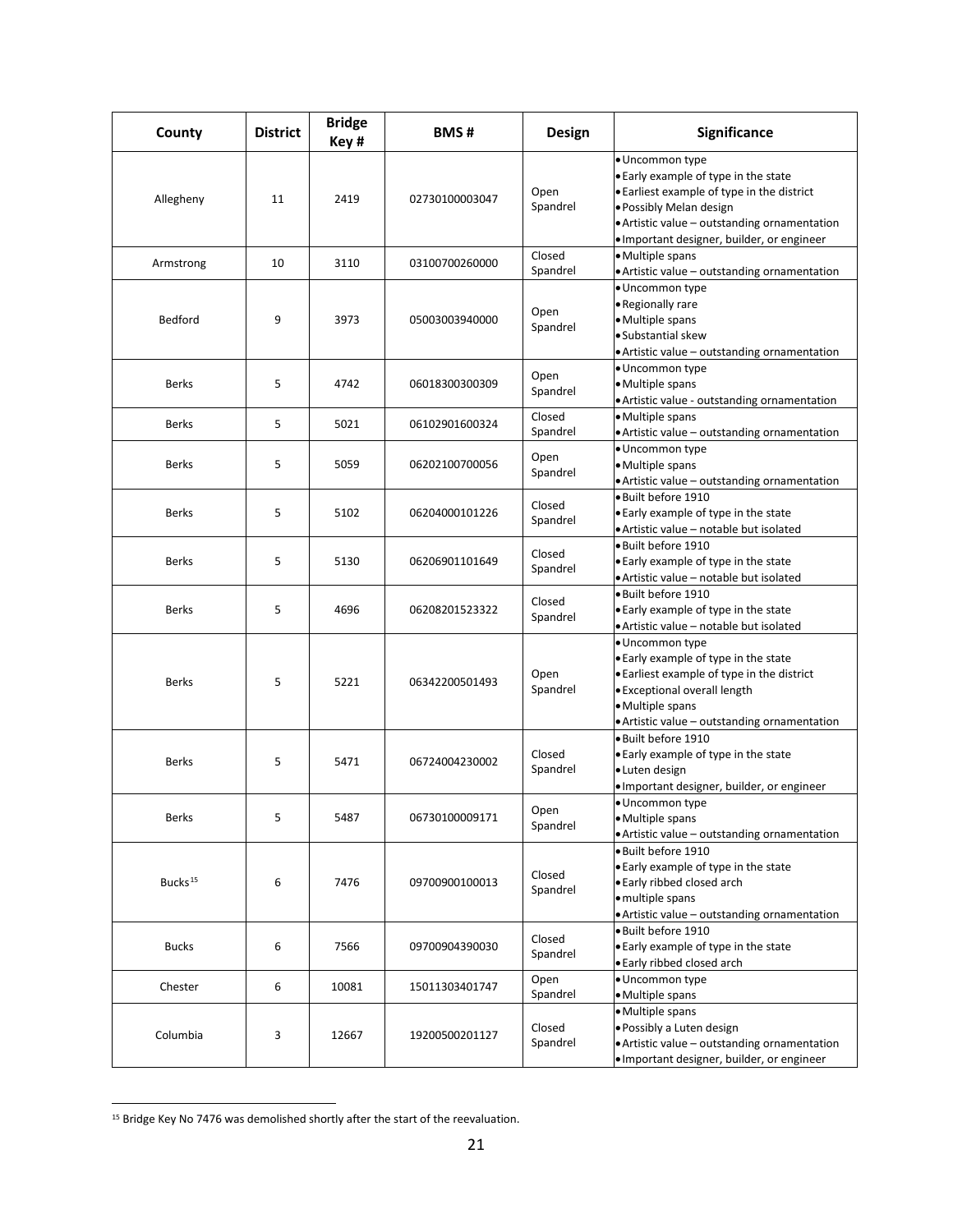| Dauphin    | 8               | 14531                 | 22301200300000 | Closed<br>Spandrel              | · Exceptional overall length<br>• Multiple spans<br>• Artistic value - outstanding ornamentation                                                                                                                                                                      |
|------------|-----------------|-----------------------|----------------|---------------------------------|-----------------------------------------------------------------------------------------------------------------------------------------------------------------------------------------------------------------------------------------------------------------------|
| County     | <b>District</b> | <b>Bridge</b><br>Key# | <b>BMS#</b>    | <b>Design</b>                   | Significance                                                                                                                                                                                                                                                          |
| Dauphin    | 8               | 14532                 | 22301200800161 | Closed<br>Spandrel              | · Built before 1910<br>. Early example of type in the state<br>• Earliest example of type in the district<br>· Exceptional overall length<br>. Early ribbed closed arch, multiple spans<br>• Artistic value - outstanding ornamentation                               |
| Dauphin    | 8               | 14539                 | 22301400300000 | Closed<br>Spandrel              | • Exceptional overall length<br>• Multiple spans<br>• Artistic value – notable but isolated<br>ornamentation<br>• Important designer, builder, or engineer                                                                                                            |
| Dauphin    | 8               | 14743                 | 22730140004021 | Closed<br>Spandrel              | · Built before 1910<br>. Early example of type in the state<br>. Earliest example of type in the district<br>· Exceptional overall length<br>· Early ribbed closed arch<br>· Multiple spans<br>• Artistic value - outstanding ornamentation                           |
| Delaware   | 6               | 15410                 | 23702303900072 | Open<br>Spandrel                | · Uncommon type<br>· Exceptional span length<br>• Artistic value - outstanding ornamentation                                                                                                                                                                          |
| Franklin   | 8               | 17579                 | 28400600100783 | Closed<br>Spandrel              | · Built before 1910<br>. Early example of type in the state<br>• Earliest example of type in the district<br>. Early ribbed closed arch<br>• Multiple spans<br>• Artistic value - notable but isolated<br>ornamentation<br>• Important designer, builder, or engineer |
| Huntington | 9               | 18946                 | 31722503773014 | Closed<br>Spandrel              | . Early ribbed closed arch<br>• Multiple spans<br>• Artistic value - outstanding ornamentation                                                                                                                                                                        |
| Lackawanna | 4               | 20793                 | 35400500300000 | <b>OPEN</b><br>SPANDREL<br>ARCH | · Uncommon type<br>. Early example of type in the state<br>. Earliest example of type in the district<br>• Artistic value - notable but isolated<br>ornamentation                                                                                                     |
| Lackawanna | 4               | 20872                 | 35721104370101 | Closed<br>Spandrel              | • Built before 1910<br>. Early example of type in the state<br>• Earliest example of type in the district<br>•Melan design                                                                                                                                            |
| Lackawanna | 4               | 20883                 | 35730119080005 | Closed<br>Spandrel              | · Built before 1910<br>. Early example of type in the state<br>. Earliest example of type in the district<br>· Melan design                                                                                                                                           |
| Lancaster  | 8               | 21270                 | 36046200100000 | Open<br>Spandrel                | · Uncommon type<br>• Earliest example of type in the district<br>• Regionally rare<br>· Exceptional overall length<br>· Multiple spans<br>• Artistic value - outstanding ornamentation                                                                                |
| Lehigh     | 5               | 23217                 | 39100202500000 | Open<br>Spandrel                | · Uncommon type<br>· Exceptional overall length<br>• Artistic value - outstanding ornamentation                                                                                                                                                                       |
| Lehigh     | 5               | 23331                 | 39205500200000 | Open<br>Spandrel                | · Uncommon type<br>. Early example of type in the state<br>· Exceptional overall length<br>· Multiple spans                                                                                                                                                           |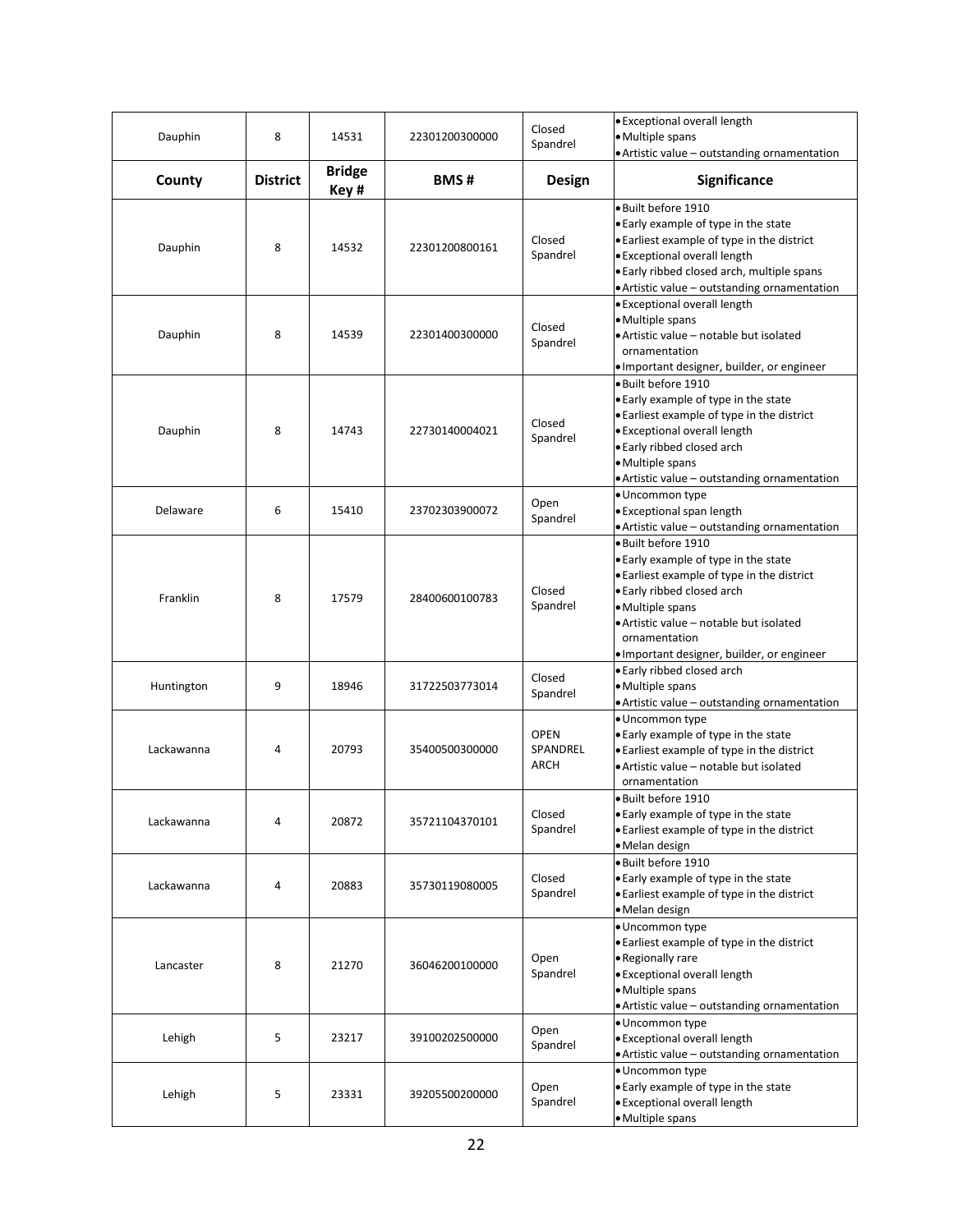|                |                 |                       |                |                    | • Artistic value - outstanding ornamentation                                                                                                                                                                               |
|----------------|-----------------|-----------------------|----------------|--------------------|----------------------------------------------------------------------------------------------------------------------------------------------------------------------------------------------------------------------------|
| County         | <b>District</b> | <b>Bridge</b><br>Key# | <b>BMS#</b>    | Design             | <b>Significance</b>                                                                                                                                                                                                        |
| Luzerne        | 4               | 23967                 | 40100900200082 | Open<br>Spandrel   | · Uncommon type<br>· Exceptional overall length<br>• Multiple spans<br>• Artistic value - outstanding ornamentation<br>· Important designer, builder, or engineer                                                          |
| Northampton    | 5               | 28590                 | 48032900300216 | Closed<br>Spandrel | · Built before 1910<br>• Early example of type in the state<br>· Multiple spans<br>· Possibly a Luten design<br>• Artistic value – notable but isolated<br>ornamentation<br>· Important designer, builder, or engineer     |
| Northampton    | 5               | 28638                 | 48061106100668 | Closed<br>Spandrel | • Built before 1910<br>• Early example of type in the state<br>• Luten design<br>· Artistic value - notable but isolated<br>ornamentation<br>· Important designer, builder, or engineer                                    |
| Northampton    | 5               | 28696                 | 48103300100034 | Closed<br>Spandrel | • Artistic value - outstanding ornamentation                                                                                                                                                                               |
| Northampton    | 5               | 28804                 | 48720104709130 | Closed<br>Spandrel | • Built before 1910<br>. Early example of type in the state                                                                                                                                                                |
| Northampton    | 5               | 28906                 | 48730100009088 | Closed<br>Spandrel | · Built before 1910<br>. Early example of type in the state<br>· Multiple spans<br>• Artistic value - outstanding ornamentation                                                                                            |
| Northampton    | 5               | 28943                 | 48793564505310 | Closed<br>Spandrel | · Built before 1910<br>. Early example of type in the state<br>• Earliest example of type in the district<br>· Possibly Melan design                                                                                       |
| Northumberland | 3               | 29159                 | 49101400100000 | Open<br>Spandrel   | · Uncommon type<br>• Earliest example of type in the district<br>• Regionally rare<br>· Exceptional overall length<br>• Multiple spans<br>. Artistic value - outstanding ornamentation                                     |
| Philadelphia   | 6               | 38302                 | 67000100200625 | Closed<br>Spandrel | • Artistic value - outstanding ornamentation                                                                                                                                                                               |
| Philadelphia   | 6               | 38408                 | 67001303040302 | Closed<br>Spandrel | · Built before 1910<br>. Early example of type in the state<br>• Earliest example of type in the district<br>$\bullet$ Melan<br>• Artistic value - outstanding ornamentation<br>. Important designer, builder, or engineer |
| Philadelphia   | 6               | 38791                 | 67101600200000 | Closed<br>Spandrel | • Multiple spans<br>• Artistic value - outstanding ornamentation<br>. Important designer, builder, or engineer                                                                                                             |
| Philadelphia   | 6               | 38793                 | 67101600301317 | Closed<br>Spandrel | • Artistic value – outstanding ornamentation                                                                                                                                                                               |
| Philadelphia   | 6               | 38977                 | 67301500520399 | Closed<br>Spandrel | · Built before 1910<br>. Early example of type in the state<br>• Artistic value - outstanding ornamentation                                                                                                                |
| Philadelphia   | 6               | 39000                 | 67302300100000 | Closed<br>Spandrel | · Built before 1910<br>. Early example of type in the state<br>• Artistic value - outstanding ornamentation<br>· Important designer, builder, or engineer                                                                  |
| Philadelphia   | 6               | 39033                 | 67400100501334 | Open<br>Spandrel   | · Uncommon type<br>• Exceptional span length<br>. Artistic value - outstanding ornamentation<br>. Important designer, builder, or engineer                                                                                 |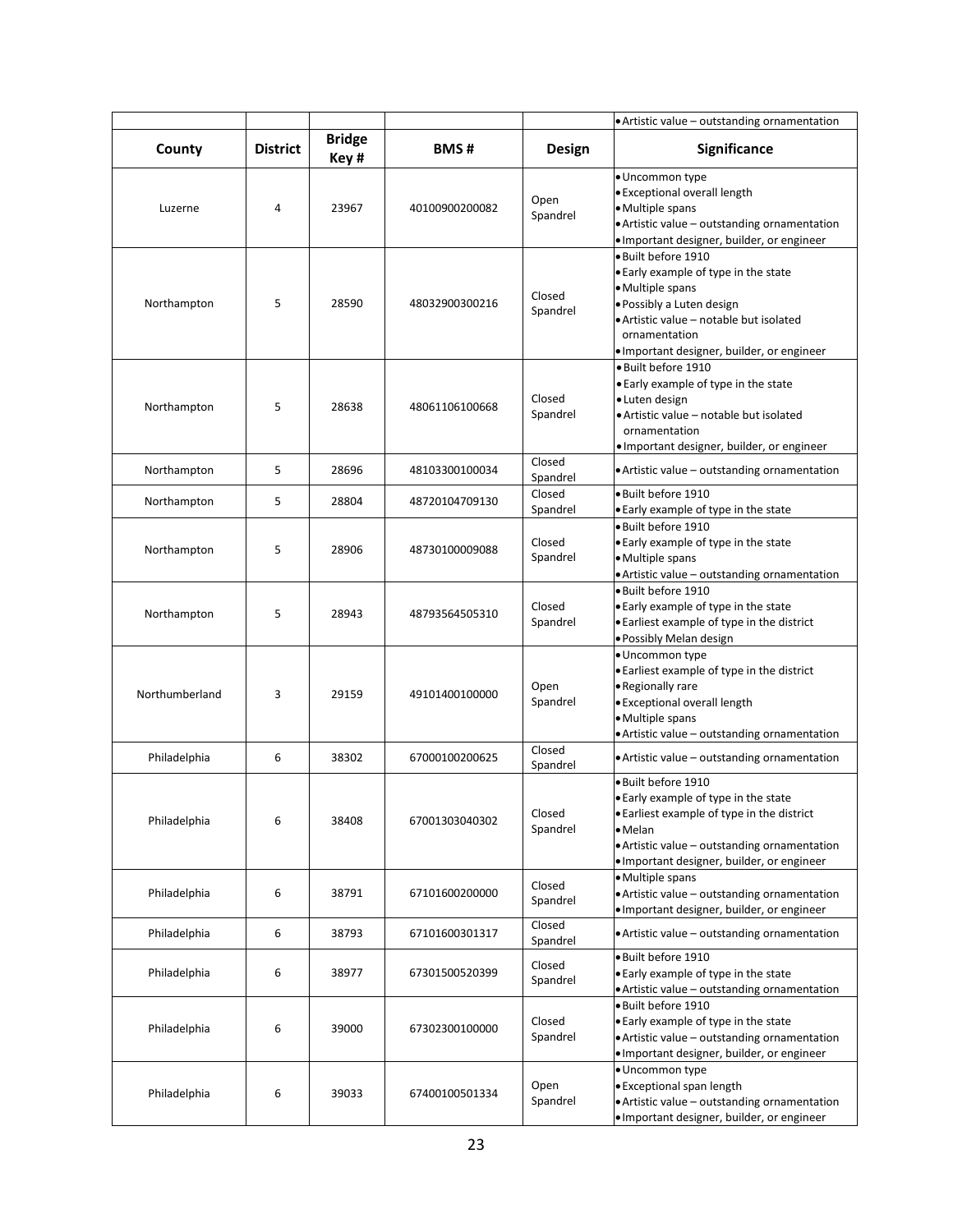| County       | <b>District</b> | <b>Bridge</b><br>Key# | <b>BMS#</b>    | Design             | Significance                                                                                                                                                                                                                                                                 |
|--------------|-----------------|-----------------------|----------------|--------------------|------------------------------------------------------------------------------------------------------------------------------------------------------------------------------------------------------------------------------------------------------------------------------|
| Philadelphia | 6               | 39074                 | 67401300201859 | Open<br>Spandrel   | · Built before 1910<br>· Uncommon type<br>. Earliest example of type in the state<br>• Earliest example of type in the district<br>• Exceptional span length<br>·Multiple span<br>• Artistic value - outstanding ornamentation<br>· Important designer, builder, or engineer |
| Philadelphia | 6               | 39166                 | 67730100000608 | Closed<br>Spandrel | · Built before 1910<br>. Early example of type in the state<br>· Artistic value - notable but isolated<br>ornamentation<br>· Important designer, builder, or engineer                                                                                                        |
| Philadelphia | 6               | 39104                 | 67730100100293 | Closed<br>Spandrel | · Built before 1910<br>. Early example of type in the state<br>• Artistic value - notable but isolated<br>ornamentation<br>· Important designer, builder, or engineer                                                                                                        |
| Philadelphia | 6               | 39135                 | 67730100300129 | Closed<br>Spandrel | · Built before 1910<br>. Early example of type in the state<br>• Artistic value – outstanding ornamentation<br>· Important designer, builder, or engineer                                                                                                                    |
| Philadelphia | 6               | 39136                 | 67730100300173 | Closed<br>Spandrel | • Rare construction method<br>• Artistic value – outstanding ornamentation<br>. Important designer, builder, or engineer                                                                                                                                                     |
| Philadelphia | 6               | 39235                 | 67730101700093 | Closed<br>Spandrel | · Built before 1910<br>. Early example of type in the state<br>• Artistic value – outstanding ornamentation<br>· Important designer, builder, or engineer                                                                                                                    |
| Philadelphia | 6               | 39251                 | 67730102300283 | Closed<br>Spandrel | · Multiple spans<br>• Artistic value – outstanding ornamentation<br>· Important designer, builder, or engineer                                                                                                                                                               |
| Somerset     | 9               | 31849                 | 55720603253024 | Open<br>Spandrel   | · Uncommon type<br>• Early example of type in the state<br>• Earliest example of type in the district<br>• Regionally rare                                                                                                                                                   |
| Westmoreland | 12              | 36696                 | 64401900700068 | Closed<br>spandrel | · Built before 1910<br>. Early example of type in the state<br>• Earliest example of type in the district                                                                                                                                                                    |
| York         | 8               | 38084                 | 66720305253123 | Closed<br>Spandrel | . Early example of type in the state<br>· Artistic value - notable but isolated<br>ornamentation<br>· Important designer, builder, or engineer                                                                                                                               |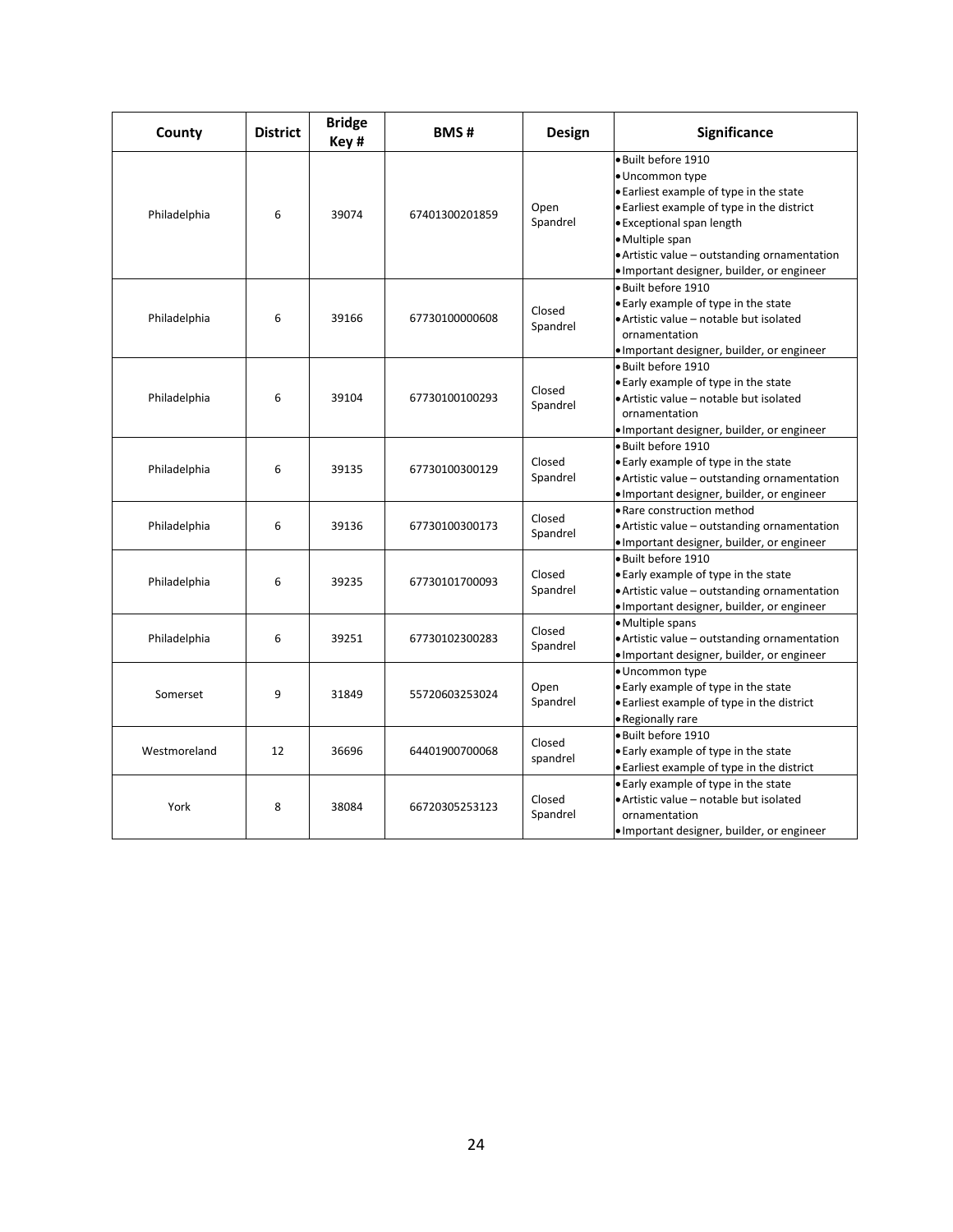| County       | <b>District</b> | <b>Bridge Key#</b> | <b>BMS#</b>    | Design                 |
|--------------|-----------------|--------------------|----------------|------------------------|
| Allegheny    | 11              | 837                | 02006500900745 | <b>Closed Spandrel</b> |
| Allegheny    | 11              | 1167               | 02037607540000 | Open Spandrel          |
| Allegheny    | 11              | 2162               | 02710812452266 | <b>Closed Spandrel</b> |
| Allegheny    | 11              | 2230               | 02711820582616 | <b>Closed Spandrel</b> |
| <b>Berks</b> | 5               | 4610               | 06007300300000 | Closed Spandrel        |
| <b>Berks</b> | 5               | 4661               | 06007802941480 | Open Spandrel          |
| <b>Berks</b> | 5               | 5159               | 06301900101111 | <b>Closed Spandrel</b> |
| <b>Berks</b> | 5               | 5386               | 06722103920006 | <b>Closed Spandrel</b> |
| Blair        | 9               | 5998               | 07740380123083 | <b>Closed Spandrel</b> |
| <b>Bucks</b> | 6               | 7257               | 09203700510277 | <b>Closed Spandrel</b> |
| <b>Bucks</b> | 6               | 7514               | 09700903620042 | <b>Closed Spandrel</b> |
| <b>Bucks</b> | 6               | 7526               | 09700903760050 | <b>Closed Spandrel</b> |
| Dauphin      | 8               | 14386              | 22042200902197 | <b>Closed Spandrel</b> |
| Dauphin      | 8               | 14741              | 22730140004019 | <b>Closed Spandrel</b> |
| Erie         | $\mathbf 1$     | 16397              | 25403200100249 | <b>Closed Spandrel</b> |
| Erie         | $\mathbf 1$     | 16510              | 25730288074052 | <b>Closed Spandrel</b> |
| Indiana      | $\overline{4}$  | 35871              | 63721803550134 | <b>Closed Spandrel</b> |
| Lawrence     | 11              | 22409              | 37200600320000 | <b>Closed Spandrel</b> |
| Lebanon      | 5               | 23215              | 39100201401273 | <b>Closed Spandrel</b> |
| Lehigh       | 6               | 39206              | 67730101000348 | <b>Closed Spandrel</b> |
| Lehigh       | 6               | 39213              | 67730101100349 | <b>Closed Spandrel</b> |
| McKean       | $\overline{2}$  | 25572              | 42720715180005 | <b>Closed Spandrel</b> |
| Mifflin      | $\overline{2}$  | 26618              | 44720403230107 | <b>Closed Spandrel</b> |
| Montour      | 3               | 28453              | 47720803620018 | <b>Closed Spandrel</b> |
| Somerset     | 9               | 31645              | 55202200903000 | <b>Closed Spandrel</b> |
| Somerset     | 9               | 31869              | 55721403383041 | <b>Closed Spandrel</b> |
| Susquehanna  | 4               | 32530              | 57203200201403 | <b>Closed Spandrel</b> |
| Susquehanna  | 4               | 32543              | 57204100900000 | Closed Spandrel        |
| Washington   | 12              | 34797              | 62100901201165 | <b>Closed Spandrel</b> |
| Wyoming      | 4               | 37217              | 65102500200000 | <b>Closed Spandrel</b> |
| York         | 8               | 37737              | 66203801100000 | <b>Closed Spandrel</b> |
| York         | 8               | 38292              | 66742440004311 | <b>Closed Spandrel</b> |

## APPENDIX E BRIDGES THAT ARE RECOMMENDED NOT ELIGBILE (DEMOTED) UNDER CRITERION C[16](#page-24-0)

#### APPENDIX F: CONCRETE ARCH STATE STANDARD DESIGN FROM 1918 TO 1941

| <b>Standard</b><br>No. | Title                                 | Approval<br><b>Date</b> | Webfile                                                                                        | <b>Description/Remarks</b>                                                                                     |
|------------------------|---------------------------------------|-------------------------|------------------------------------------------------------------------------------------------|----------------------------------------------------------------------------------------------------------------|
| S 227                  | Plain Concrete Arch.<br>$6'$ -0" Span | 1/8/1918                | http://www.dot.state.pa.us/public/<br>Bureaus/BOPD/Bridge/Old Standar<br>ds/S Series/S 227.pdf | 6' span                                                                                                        |
| S 249                  | Reinforced Concrete<br>Arch           | 3/27/1919               | http://www.dot.state.pa.us/public/<br>Bureaus/BOPD/Bridge/Old Standar<br>ds/S Series/S 249.pdf | 50' span, 16' 9" clear<br>incised or paneled parapets<br>end posts and center post<br>scoring of spandrel wall |

<span id="page-24-0"></span> $^{16}$  Geospatial data and images of demoted bridges can be found here:

To search for bridges on the website: Open the link, click on the filter option in the upper right corner, enter the bridge key number under demoted bridges, and turn the search function on by sliding the dot across from "Demoted Bridges" to the right. A demoted bridge will appear as a red diamond on the map and an image of the bridge can be viewed by clicking on the diamond. It may be necessary to zoom out of the map to access the crossing information for the bridge.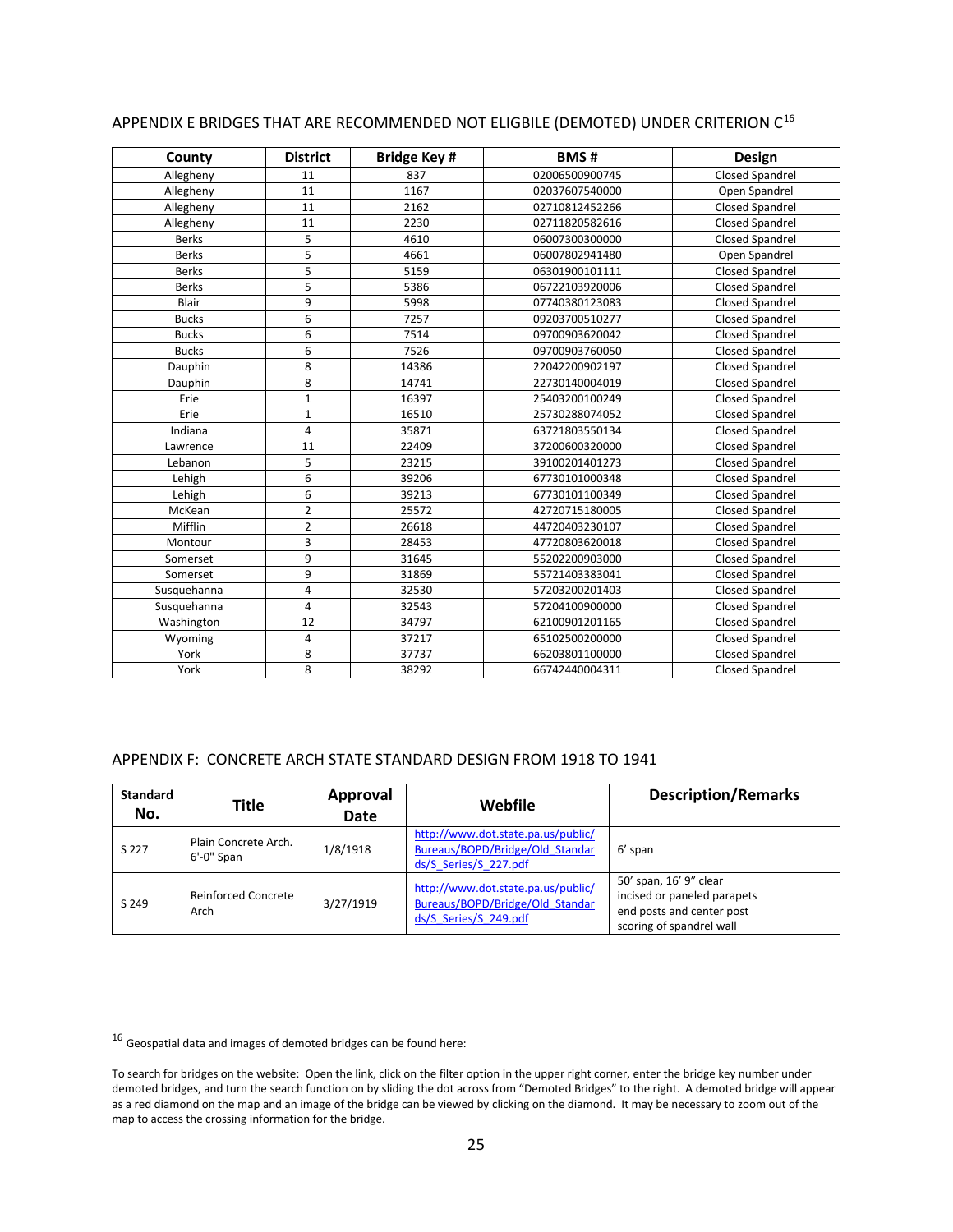| <b>Standard</b><br>No. | <b>Title</b>                                                           | <b>Approval</b><br>Date | Webfile                                                                                                                        | <b>Description/Remarks</b>                                                                                                                                         |
|------------------------|------------------------------------------------------------------------|-------------------------|--------------------------------------------------------------------------------------------------------------------------------|--------------------------------------------------------------------------------------------------------------------------------------------------------------------|
| S 260                  | <b>Reinforced Concrete</b><br>Arch Span 50ft Clear<br>25 <sup>ft</sup> | 5/26/1919               | http://www.dot.state.pa.us/public/<br>Bureaus/BOPD/Bridge/Old_Standar<br>ds/S Series/S 260.pdf                                 | 50' span, 25' clear<br>incised or paneled parapets<br>end posts and posts every two panels<br>scoring of spandrel wall                                             |
| S 256                  | Concrete Arch Bridge                                                   | 5/29/1919               | http://www.dot.state.pa.us/public/<br>Bureaus/BOPD/Bridge/Old Standar<br>ds/S Series/S 256.pdf                                 | 24' span. 14' clear<br>incised or paneled parapets<br>end posts and center post<br>Keystone scored into center post<br>scoring of spandrel wall                    |
| S 246                  | <b>Reinforced Concrete</b><br>Arch Bridge                              | 6/20/1919               | http://www.dot.state.pa.us/public/<br>Bureaus/BOPD/Bridge/Old Standar<br>ds/S Series/S 246.pdf                                 | 28' span, 10' 6" clear<br>incised or paneled parapets<br>end posts and center post<br>scoring of spandrel wall                                                     |
| S 265                  | <b>Reinforced Concrete</b><br>Arch 60ft. Span 23ft.<br>6in. Clear      | 6/26/1919               | http://www.dot.state.pa.us/public/<br>Bureaus/BOPD/Bridge/Old Standar<br>ds/S Series/S 265.pdf                                 | 60' span, 23' 6" clear<br>incised or paneled parapets<br>end posts and posts every two panels<br>scoring of spandrel wall<br>First set of plans labeled "Standard" |
| S 269                  | Concrete Arch Bridge,<br>3-60ft. Spans.                                | 7/15/1919               | http://www.dot.state.pa.us/public/<br>Bureaus/BOPD/Bridge/Old_Standar<br>ds/S Series/S 269.pdf                                 | 3 spans 60' span 4% grade<br>incised or paneled parapets<br>end posts and posts every two panels<br>Scoring above arch ring<br>First plans with multi span         |
| S 268                  | Concrete Arch. Bridge,<br>Span 23ft. Clear<br>Height 11'-9"            | 7/18/1919               | http://www.dot.state.pa.us/public/<br>Bureaus/BOPD/Bridge/Old Standar<br>ds/S Series/S 268.pdf                                 | 23' span, 11' 9" clear<br>incised or paneled parapets<br>end posts and center post<br>60° Skew<br>First plans with a skew                                          |
| S 284                  | <b>Reinforced Concrete</b><br>Arch Bridge, Span 50ft.                  | 6/21/1920               | http://www.dot.state.pa.us/public/<br>Bureaus/BOPD/Bridge/Old Standar<br>ds/S Series/S 284.pdf                                 | 50' span<br>incised or paneled parapets<br>end posts over pilasters<br>paneled parapet on abutment with end<br>posts<br>keystone scored in center                  |
| S 319                  | <b>Reinforced Concrete</b><br>Arch, 60ft Span 13ft<br>Clear            | 6/6/1921                | http://www.dot.state.pa.us/public/<br>Bureaus/BOPD/Bridge/Old Standar<br>ds/S Series/S 319.pdf                                 | 60' span, 13' clear<br>Incised or paneled parapet<br>Panels have "bushhammered" finish<br>Post between panels varies<br>Labeled "Standard"                         |
| $S-349$                | Plain Concrete Arch                                                    | 12/9/1922               | http://www.dot.state.pa.us/public/<br>Bureaus/BOPD/Bridge/Old Standar<br>ds/S Series/S-349.pdf                                 | 20' 9" span, 11' clear<br>Incised or paneled parapets<br>End posts and center posts<br>Panels have "bushhammered" finish<br>Scoring above arch ring                |
| $S-359$                | Concrete Arch Bridge                                                   | 6/8/1923                | http://www.dot.state.pa.us/public/<br>Bureaus/BOPD/Bridge/Old Standar<br>ds/S_Series/S-359.pdf                                 | 14' span, 11' clear<br>Incised or paneled parapets<br>End posts<br>Panels have "bushhammered" finish                                                               |
| $S-367$                | <b>Reinforced Concrete</b><br>Arch                                     | 3/3/1924                | http://www.dot.state.pa.us/public/<br>Bureaus/BOPD/Bridge/Old Standar<br>ds/Standards for Old Bridges 191<br>8-1930 Vol. 1.pdf | Included in book of standards for old<br>bridges (from 1918 to 1930)<br>20' spans                                                                                  |
| $S-228$                | Concrete Arches                                                        | 6/29/1925               | http://www.dot.state.pa.us/public/<br>Bureaus/BOPD/Bridge/Old_Standar<br>ds/Standards for Old Bridges 191<br>8-1930 Vol. 1.pdf | Included in book of Standards For Old<br>Bridges (from 1918 to 1930)<br>4' to 12' spans<br>Incised or paneled parapets<br>End posts                                |
| S-494                  | <b>Reinforced Concrete</b><br>Arch                                     | 7/11/1928               | http://www.dot.state.pa.us/public/<br>Bureaus/BOPD/Bridge/Old Standar<br>ds/S Series/S-494.pdf                                 | 28' span<br>Parapet with rounded arch openings<br>End posts                                                                                                        |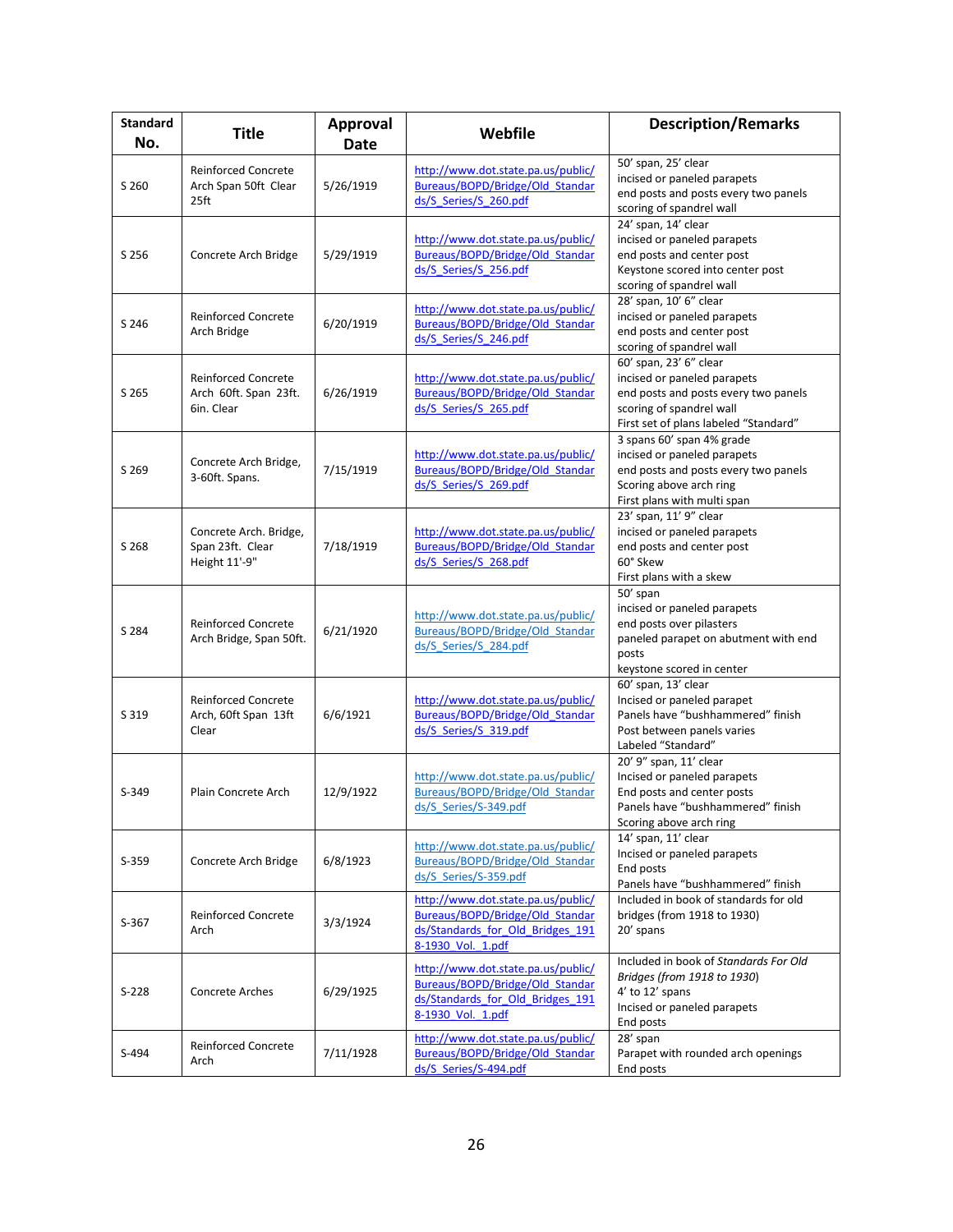| <b>Standard</b><br>No. | <b>Title</b>                         | <b>Approval</b><br><b>Date</b> | Webfile                                                                                                                        | <b>Description/Remarks</b>                                                                                                                                                                                                         |
|------------------------|--------------------------------------|--------------------------------|--------------------------------------------------------------------------------------------------------------------------------|------------------------------------------------------------------------------------------------------------------------------------------------------------------------------------------------------------------------------------|
| $S-525$                | <b>Reinforced Concrete</b><br>Arch   | 7/3/1929                       | http://www.dot.state.pa.us/public/<br>Bureaus/BOPD/Bridge/Old_Standar<br>ds/S Series/S-525.pdf                                 | 60' span, 18' rise<br>Parapet has 5 panels w/ rd. arch openings<br>separated by solid panel<br>End posts                                                                                                                           |
| $S-532$                | <b>Reinforced Concrete</b><br>Arch   | 7/17/1929                      | http://www.dot.state.pa.us/public/<br>Bureaus/BOPD/Bridge/Old Standar<br>ds/S Series/S-532.pdf                                 | 24' span, 12' rise<br>No parapet                                                                                                                                                                                                   |
| $S-544$                | <b>Reinforced Concrete</b><br>Arch   | 8/9/1929                       | http://www.dot.state.pa.us/public/<br>Bureaus/BOPD/Bridge/Old Standar<br>ds/S Series/S-544.pdf                                 | 70' span<br>60° Skew<br>Parapet has 5 panels w/rd. arch openings<br>separated by solid panel<br>End posts                                                                                                                          |
| $S-228$                | <b>Concrete Arches</b>               | 12/1/1937                      | http://www.dot.state.pa.us/public/<br>Bureaus/BOPD/Bridge/Old Standar<br>ds/Standards for Old Bridges 193<br>1-1940 Vol. 2.pdf | Included in book of Standards For Old<br>Bridges (from 1931 to 1940)<br>$6' - 16'$ span<br>Labeled "standard"<br>6-8' span has paneled parapet w/<br>"bushhammered"<br>10' span or more has parapet panels w/<br>rd. arch openings |
| S-228-A                | <b>Reinforced Concrete</b><br>Arches | 12/1/1937                      | http://www.dot.state.pa.us/public/<br>Bureaus/BOPD/Bridge/Old Standar<br>ds/Standards for Old Bridges 193<br>1-1940 Vol. 2.pdf | Same as S-228 above                                                                                                                                                                                                                |
| $S-705$                | Concrete Arches                      | 2/1/1941                       | http://www.dot.state.pa.us/public/<br>Bureaus/BOPD/Bridge/Old Standar<br>ds/Standards for Old Bridges 194<br>1-1960 Vol. 3.pdf | Included in book of Standards For Old<br>Bridges (from 1941 to 1960)<br>$6' - 12'$ span<br>90° Skew<br>6 - 8' span has paneled parapet<br>10' -12 'span has parapet panels w/rd.<br>arch openings                                  |
| S-705-45               | <b>Std Concrete Arches</b>           | 2/1/1941                       | http://www.dot.state.pa.us/public/<br>Bureaus/BOPD/Bridge/Old Standar<br>ds/Standards for Old Bridges 194<br>1-1960 Vol. 3.pdf | Same as above but with 45° skew                                                                                                                                                                                                    |
| S-705-60               | <b>Concrete Arches</b>               | 2/1/1941                       | http://www.dot.state.pa.us/public/<br>Bureaus/BOPD/Bridge/Old Standar<br>ds/Standards for Old Bridges 194<br>1-1960_Vol._3.pdf | Same as above but with 60° skew                                                                                                                                                                                                    |
| S-705-75               | <b>Concrete Arches</b>               | 2/1/1941                       | http://www.dot.state.pa.us/public/<br>Bureaus/BOPD/Bridge/Old Standar<br>ds/Standards for Old Bridges 194<br>1-1960 Vol. 3.pdf | Same as above but with 75° skew                                                                                                                                                                                                    |
| S-706                  | Concrete Arches                      | 2/1/1941                       | http://www.dot.state.pa.us/public/<br>Bureaus/BOPD/Bridge/Old Standar<br>ds/Standards for Old Bridges 194<br>1-1960 Vol. 3.pdf | Included in book of Standards For Old<br>Bridges (from 1941 to 1960)<br>$14' - 16'$ span<br>90° Skew<br>Parapet panels w/ rd. arch openings                                                                                        |
| S-706-45               | <b>Concrete Arches</b>               | 2/1/1941                       | http://www.dot.state.pa.us/public/<br>Bureaus/BOPD/Bridge/Old Standar<br>ds/Standards for Old Bridges 194<br>1-1960 Vol. 3.pdf | Same as above with 45° skew                                                                                                                                                                                                        |
| S-706-60               | <b>Concrete Arches</b>               | 2/1/1941                       | http://www.dot.state.pa.us/public/<br>Bureaus/BOPD/Bridge/Old Standar<br>ds/Standards for Old Bridges 194<br>1-1960 Vol. 3.pdf | Same as above with 60° skew                                                                                                                                                                                                        |
| S-706-75               | Concrete Arches                      | 2/1/1941                       | http://www.dot.state.pa.us/public/<br>Bureaus/BOPD/Bridge/Old Standar<br>ds/Standards for Old Bridges 194<br>1-1960 Vol. 3.pdf | Same as above with 75° skew                                                                                                                                                                                                        |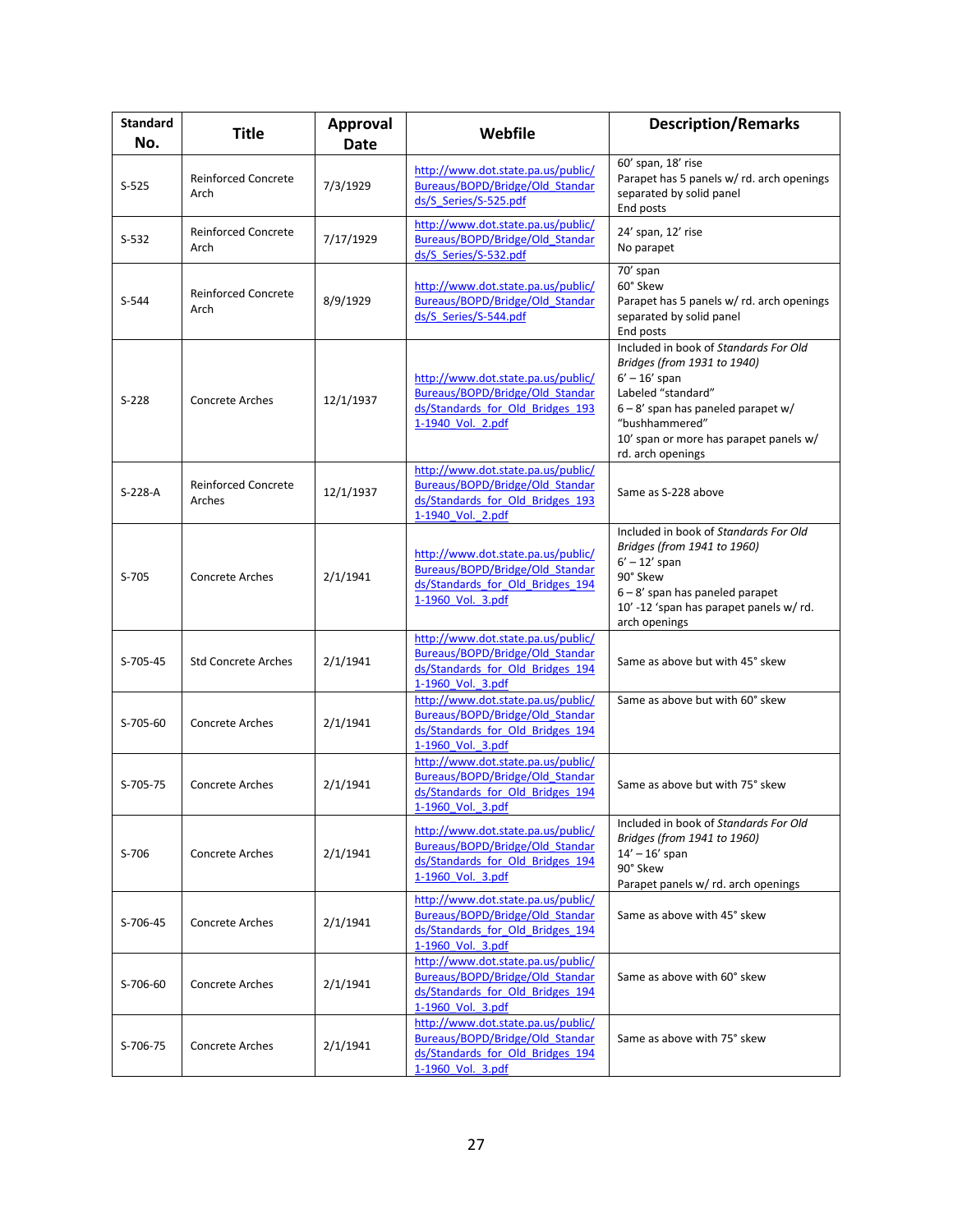| <b>Standard</b><br>No. | <b>Title</b>           | Approval<br>Date | Webfile                                                                                                                        | <b>Description/Remarks</b>                                                                                                                  |
|------------------------|------------------------|------------------|--------------------------------------------------------------------------------------------------------------------------------|---------------------------------------------------------------------------------------------------------------------------------------------|
| $S-707$                | <b>Concrete Arches</b> | 2/1/1941         | http://www.dot.state.pa.us/public/<br>Bureaus/BOPD/Bridge/Old Standar<br>ds/Standards for Old Bridges 194<br>1-1960 Vol. 3.pdf | Included in book of Standards For Old<br>Bridges (from 1941 to 1960)<br>$18' - 20'$ span<br>90° Skew<br>Parapet panels w/ rd. arch openings |
| S-707-45               | Concrete Arches        | 2/1/1941         | http://www.dot.state.pa.us/public/<br>Bureaus/BOPD/Bridge/Old Standar<br>ds/Standards for Old Bridges 194<br>1-1960 Vol. 3.pdf | Same as above with 45° skew                                                                                                                 |
| $S-707-60$             | Concrete Arches        | 2/1/1941         | http://www.dot.state.pa.us/public/<br>Bureaus/BOPD/Bridge/Old Standar<br>ds/Standards for Old Bridges 194<br>1-1960 Vol. 3.pdf | Same as above with 60° skew                                                                                                                 |
| S-707-75               | Concrete Arches        | 2/1/1941         | http://www.dot.state.pa.us/public/<br>Bureaus/BOPD/Bridge/Old Standar<br>ds/Standards for Old Bridges 194<br>1-1960 Vol. 3.pdf | Same as above with 75° skew                                                                                                                 |

#### **Summary of Concrete Arch Standard Design**

The first concrete arch bridge plan attributed to the Commonwealth of Pennsylvania State Highway Department, Bridge Division, is a 6' span plain concrete arch (S 227) dated 1918. The first concrete arch standard plan with a waterway opening greater than 20 ft. (S 249) was approved May 26, 1919 and is a 50 ft. span bridge with incised or paneled parapets, end posts, a center post and scored spandrel walls that accents the arch ring. Seven plans are approved in 1919 and include minor design changes such as parapets with a post between every two panels (S 260), scoring of the center post in the parapet with a keystone symbol (S 256), a multi span bridge (S 269), a skewed bridge (S 268) and the first set of concrete arch bridge plans labeled "standard" (S 265). Bridge plans remained the same until a "bushhammered" finish is noted on the parapet of a 60' span dated 1921 (S 319). This finishing technique was noted on plans through 1923.

In 1983, the Commonwealth of Pennsylvania Department of Transportation, Bureau of Highway Design, Bridge Division, compiled the standard designs into a threevolume book, *Standards For Old Bridges*. The first volume looks at bridges from 1918 to 1930 and includes only two plans for concrete arch bridges, one for a 20' span dated 1924 and one for 4' to 12' spans dated 1925. It is unknown why the earlier concrete bridge plans were not included in this compilation. Also not included are four plans from 1928 and 1929. Three of these plans are the first to exhibit a parapet composed of rounded arch openings instead of a solid panel (S-494, S-525, S-544).

Volume 2 of the *Standards For Old Bridges* compiles plans from 1931 through 1940 and includes plans for small span bridge of 12' or less with skews of 45°, 60°, and 75°. The smaller bridges (less than 8') have paneled parapets, whereas bridges over 8' have parapets composed with rounded arch openings. More standardization is seen in the Volume 3 which includes plans from 1941 to 1930. These bridges range in size from 6' to 20' with skews from 45° to 75°. Like those plans in Volume 2, parapet design is determined by the size of the bridge.